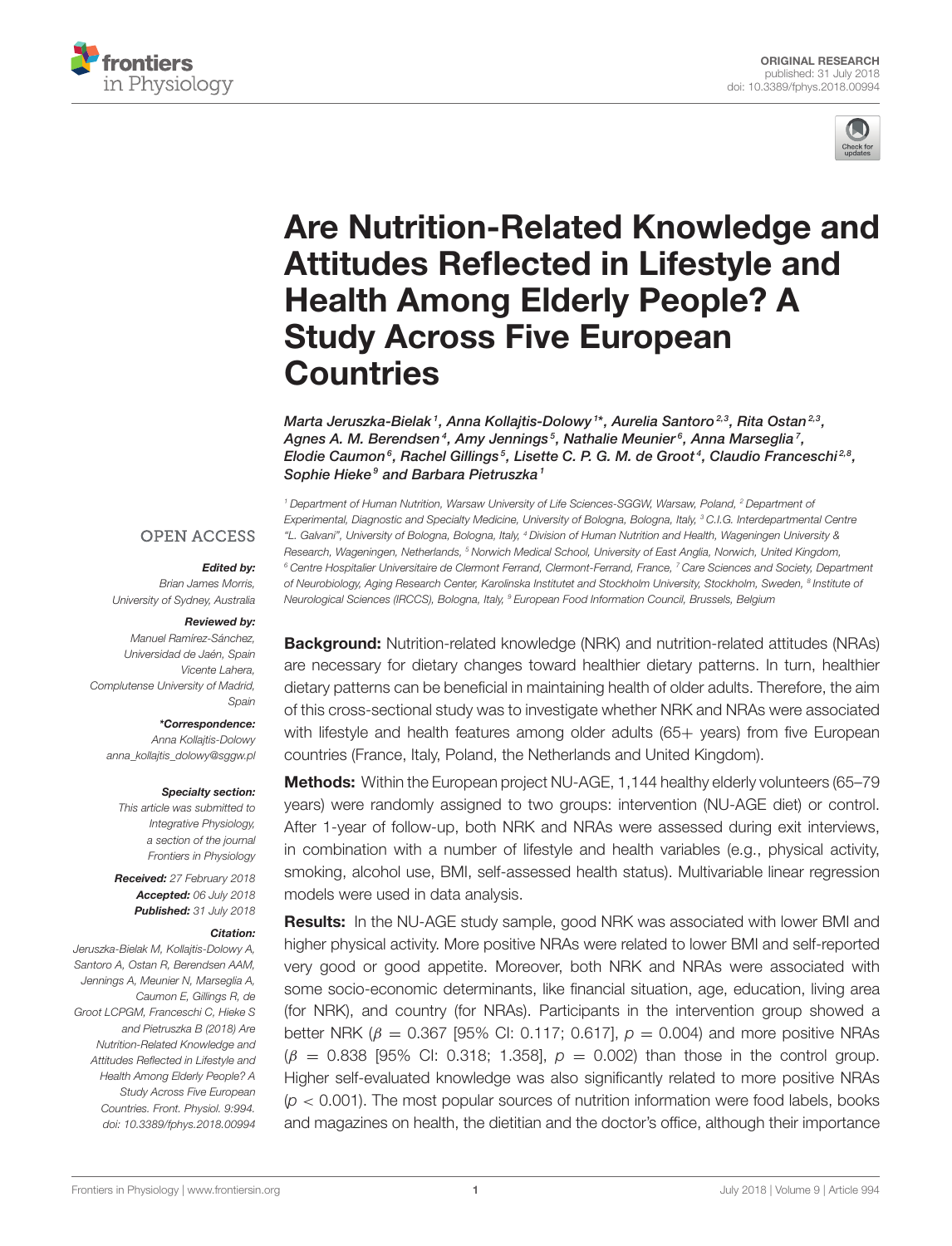varied significantly among countries, and, to a lesser extent, between women and men and between intervention and control group.

Conclusion: Higher NRK and NRA scores were associated with lower BMI and higher physical activity level. Therefore, a good nutrition-related knowledge and positive nutrition-related attitudes can strongly and positively influence the health status and quality of life among the older population. These results offer a great opportunity for policy makers to implement educational programs in order to counteract the epidemic of obesity and to improve the health span of European population.

Keywords: nutrition-related knowledge, nutrition-related attitudes, lifestyle, health, the elderly

### INTRODUCTION

The risk of various illnesses and disabilities increases with age what points out the importance of adequate nutritional intake for elderly people [\(Dean et al., 2009\)](#page-11-0). Inadequate nutrition (deficiencies or excesses of nutrients) can lead to a series of body dysfunctions such as decreased immunity, frailty, and a number of noncommunicable diseases (NCDs). The most common NCDs in Europe are cardiovascular diseases (CVD; i.e., atherosclerosis, ischemic heart disease, and cerebrovascular disease) which altogether account for 35% of all death causes (The European Health Report, [2012\)](#page-12-0).

Overweight and obesity are unhealthy conditions that significantly increase the risk of CVD, especially heart diseases and stroke, diabetes, certain cancers, and mortality (von Ruesten et al., [2011\)](#page-12-1). Currently, about 39% of adults is overweight and 13% is obese, and these percentages are expected to increase in the coming years [\(WHO, 2017\)](#page-12-2). However, overweight and obesity are modifiable conditions that can be prevented with lifestyle interventions aimed to improve dietary habits and physical exercise.

One of such interventions is the NU-AGE project which a main goal was to assess if a 1-year adherence to dietary recommendations based on Mediterranean-like dietary pattern can reduce inflammageing, optimize health and quality of life in European older adults [\(Berendsen et al., 2014\)](#page-10-0). Inflammageing, meaning the chronic low-grade inflammatory status resulted from age [\(Franceschi et al., 2000\)](#page-11-1), is considered to be involved in developing many age-related chronic diseases and geriatric syndromes [\(Franceschi et al., 2000;](#page-11-1) [Cevenini et al., 2013\)](#page-11-2).

The Mediterranean diet due to its antioxidant, antiinflammatory and prebiotic properties can counteract inflammageing and reduce risk of developing NCDs, including CVD [\(Chatzianagnostou et al., 2015;](#page-11-3) [Veronese et al., 2017\)](#page-12-3). Typical Mediterranean foods contain nutritional hormetins that are able to activate specific stress-response pathways, among others: (1) phytochemicals (e.g., phenolic antioxidants, terpenoids, carotenoids, and allium derived sulfur compounds) present in olives, legumes, leafy green vegetables, tomatoes, garlic, and onion which activate nuclear factor erythroid 2 (Nrf2); (2) resveratrol present in grapes and red wine which regulates redox homeostasis, activates Nrf2 and sirtuin pathway, and blocks nuclear factor κB (NF-κB); (3) n-3 polyunsaturated fatty acids present in fish and nuts which activate Nrf2 and block NF-κB; (4) fiber present in legumes, unrefined whole-grain cereals, fresh vegetables, and fruits which cooperates with cellular stress pathways [\(Martucci et al., 2017\)](#page-11-4).

Nutrition-related knowledge (NRK) and nutrition-related attitudes (NRAs) concern the individual's ability to understand food-related and nutrition-related terminology as well as the attitudes (emotions, motivations, perceptions, and cognitive beliefs) around the person's eating behavior toward food (Macías and Glasauer, [2014\)](#page-11-5). Significant positive relationships between NRK and dietary intake and/or between NRAs and dietary intake were reported in a meta-analysis [\(Axelson et al., 1985\)](#page-10-1) and in a more recent systematic review [\(Spronk et al., 2014\)](#page-12-4), although the associations were quite weak. As many intrinsic and extrinsic factors influence nutritional behavior, NRK and NRAs may not be sufficient but they are necessary for dietary improvements [\(Macías and Glasauer, 2014\)](#page-11-5).

NRK and NRAs can be influenced by a range of factors. High educational attainment has been linked to a better nutritional awareness in older people [\(Moore et al., 1992;](#page-11-6) [Lin and Lee,](#page-11-7) [2005;](#page-11-7) [Shatenstein et al., 2008;](#page-11-8) [De Vriendt et al., 2009\)](#page-11-9). Sex of respondents is another differentiating factor of NRK [\(Olson et al.,](#page-11-10) [1982;](#page-11-10) [Nichols et al., 1988;](#page-11-11) [Hickman et al., 1993\)](#page-11-12). A number of studies showed that old women have higher NRK than men [\(Hickman et al., 1993;](#page-11-12) [Parmenter et al., 2000;](#page-11-13) [Hendrie et al.,](#page-11-14) [2008;](#page-11-14) [Lin et al., 2011;](#page-11-15) [Shatenstein et al., 2013\)](#page-11-16), but other studies have shown the opposite [\(Trent, 1992;](#page-12-5) [Medeiros et al., 1993;](#page-11-17) [Lin and Lee, 2005\)](#page-11-7). Furthermore, age has been discussed as a discriminating factor. Elderly people seem to have lower NRK than their younger counterparts [\(Parmenter et al., 2000;](#page-11-13) Lin and Lee, [2005;](#page-11-7) [Hendrie et al., 2008\)](#page-11-14). Lastly, lifestyle factors such as smoking and alcohol consumption are also related to NRK or NRAs [\(Mukamal et al., 2003\)](#page-11-18). For example, people with a positive attitude toward nutrition are more likely to be nonsmokers [\(Mukamal, 2006\)](#page-11-19). A better-perceived appetite is also associated with positive attitudes toward nutrition (Shatenstein et al., [2013\)](#page-11-16). Organoleptic properties (e.g., taste, smell, color, and food consistency) are the basic food selection factors (Moore et al., [1992;](#page-11-6) [Backman et al., 2002;](#page-10-2) [Cooke, 2004\)](#page-11-20). Decreased perception of organoleptic features in older adults contributes to a decreased appetite [\(Shahar et al., 2003\)](#page-11-21).

Older consumers are at risk of poor nutrition and diet-related diseases, therefore, it is very important to introduce effective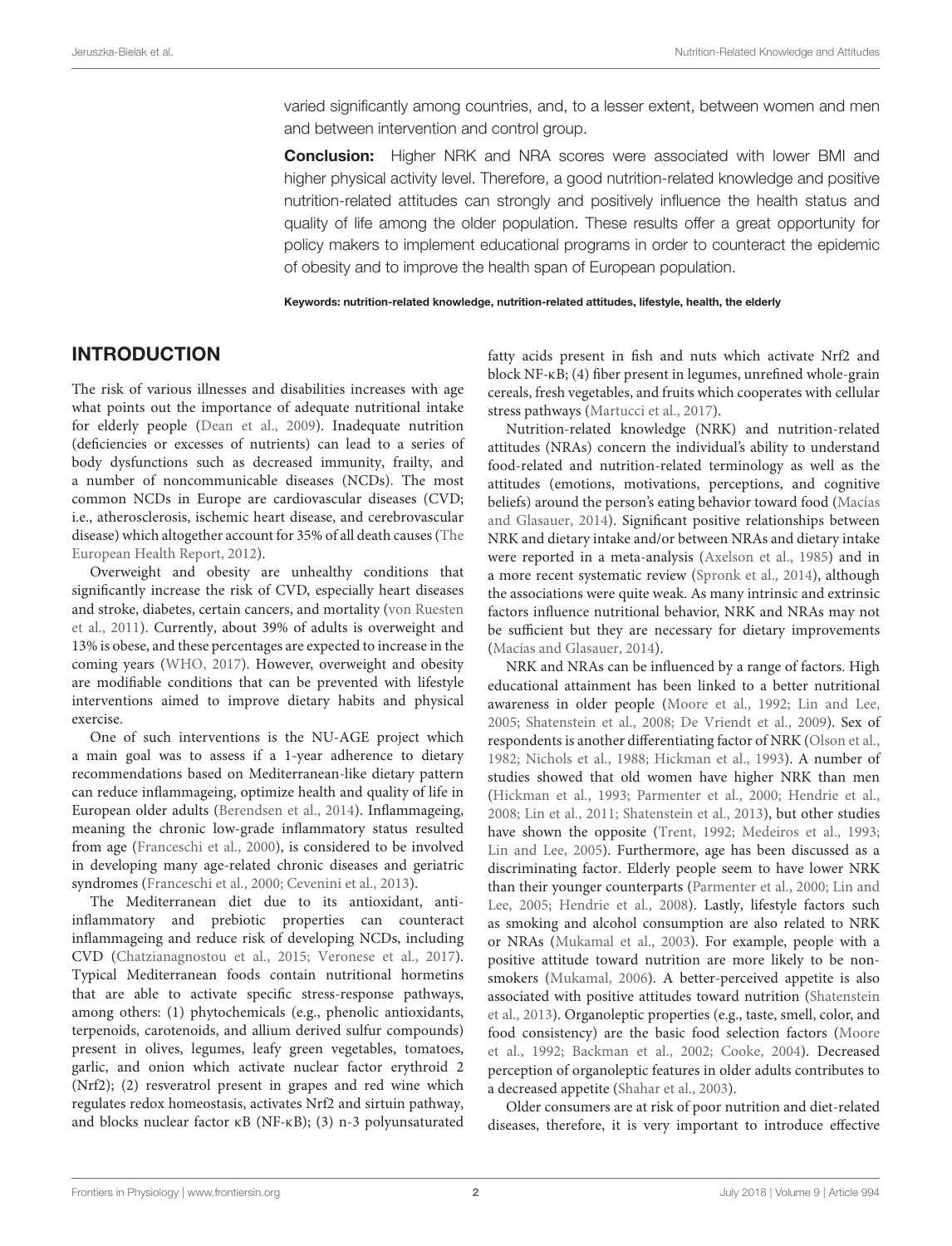educational and intervention programs to promote better health status of the elderly. It also means that we need a better understanding of what older consumers think, how they make decisions about food, nutrition and health, and which sources they trust most.

In this cross-sectional study, we aim to investigate how NRK and NRAs are associated with lifestyle and health conditions in the NU-AGE elderly participants from five countries (France, Italy, Poland, the Netherlands and United Kingdom). Additionally, we examine the sources of nutrition information to find those most trustworthy in the opinion of the NU-AGE study sample.

## MATERIALS AND METHODS

#### **Participants**

The European NU-AGE study was carried out in five countries (France, Italy, Poland, the Netherlands and United Kingdom). Healthy European men and women aged 65–79 years, free of clinically diagnosed overt disease for at least 2 years, free living and independent were included in the NU-AGE baseline examination. Exclusion criteria were: overt disease such as aggressive cancer or dementia; unstable organ failure or organ failure necessitating a special diet; heart, renal, respiratory or liver failure; type 1 diabetes mellitus; chronic use of corticosteroids; recent (previous 2 months) use of antibiotics; recent (previous 3 months) change to habitual medication (e.g., statins and thyroxine) use; malnutrition, as diagnosed by body mass index  $\langle 18.5 \text{ kg/m}^2 \rangle$ ; body weight loss of  $>10\%$  within 6 months; presence of frailty (as assessed by the presence of at least three out of five criteria: unintentional weight loss, self-reported exhaustion [weakness (grip strength), slow walking speed, and low physical activity] [\(Fried et al.,](#page-11-22) [2001\)](#page-11-22).

At baseline (April 2012–January 2014), volunteers were randomly assigned into two groups, intervention (NU-AGE diet) or control. Participants randomized into the NU-AGE diet group received monthly counseling from a trained dietician/research nutritionist and individually tailored dietary advice based on Mediterranean dietary pattern [\(Berendsen et al., 2014\)](#page-10-0), as well as a selection of products that could contribute to a healthier diet, e.g., whole-grain pasta, low fat and low sodium cheese, olive oil, margarine rich in mono- and polyunsaturated fatty acids, and a vitamin D supplement. Participants in the control group received current national dietary recommendations available in each country. After 1-year follow-up, all participants were asked to fill in a Nutrition Knowledge Questionnaire and the General Questionnaire including the questions on NRAs. A total of 1,144 older participants completed the follow-up examination and were used as a study population for the present study.

The NU-AGE study is registered at ClinicalTrials.gov, identifier NCT01754012. All subjects gave written informed consent in accordance with the Declaration of Helsinki. The study protocol was approved by ethics committees in each country. More details on the NU-AGE study are given elsewhere [\(Santoro et al., 2014\)](#page-11-23).

### Data Collection

Information on socio-demographics (i.e., age, sex, education, marital status, living area, and financial situation), lifestyle (i.e., smoking, alcohol consumption, physical activity, number of usual meals), and health conditions were collected by means of standardized questionnaires. Age was categorized into two groups:  $\leq$  75 and  $>$  75 years of age. Education was categorized into elementary, secondary, and college/university based on years of education. Physical activity was assessed by the Physical Activity Scale for the Elderly (PASE), [\(Washburn et al., 1993\)](#page-12-6) and grouped into quartiles. Participants' self-reported levels of physical activity and knowledge about healthy food and healthy eating as well as number of meals eaten daily were used.

Body Mass Index (BMI) was calculated on the basis of measured values of weight and height, as weight in kilogram divided by height in meter square. BMI results were categorized into underweight  $(<18.5 \text{ kg/m}^2)$ , normal body weight (18.5-24.9) kg/m<sup>2</sup>), overweight (25.0–29.9 kg/m<sup>2</sup>), or obese ( $\geq$ 30.0 kg/m<sup>2</sup>), according to the WHO classification [\(WHO, 1998\)](#page-12-7).

Mini-Nutritional Assessment (MNA) [\(Guigoz et al., 1996\)](#page-11-24), Mini-Mental State Examination (MMSE) [\(Folstein et al., 1975\)](#page-11-25), Activities of Daily Living (ADL) [\(Katz, 1983\)](#page-11-26), and Instrumental Activities of Daily Living (IADL) [\(Katz, 1983\)](#page-11-26) were used as measures of physical and cognitive health status. For MNA, cut-off ≤11 points for possible undernutrition was applied [\(Cuervo et al., 2008\)](#page-11-27). MMSE score in the range of 24–30 points was used as a normal cognitive mental status [\(Folstein et al.,](#page-11-25) [1975\)](#page-11-25). Exhaustion was measured by two questions ("I felt that everything I did was an effort" and "I could not get going") from the Center for Epidemiologic Studies Depression Scale (CES-D Scale) [\(Radloff, 1977\)](#page-11-28) and was stated if at least one condition was present for at least 3 days in the previous week. Number of chronic diseases was calculated on the current existence of diseases reported by participants and was divided into five categories: 0 (no chronic diseases were reported), 1, 2, 3, and 4 or more diseases. Participants' self-evaluated health status and appetite were also used as health-related determinants.

# Assessment of Nutrition-Related Knowledge and Attitudes

NRK data were collected using the Nutrition Knowledge Questionnaire (adapted from the Food Labelling to Advance Better Education for Life project), which included 15 items on general nutrition knowledge (e.g., recommendations on calories, fluids, and selected nutrients intake, as well as sources of selected nutrients). All items were closed-ended, four were dichotomous and 11 were multiple choice with four, five or six options to choose from. A score of 1 was assigned to a good response and 0 otherwise. The score of NRK was computed as the sum of the correctly answered items ranging from 0 to 15 points. Higher score indicated better nutritional knowledge.

NRAs were assessed by five statements, related to everyday diet and food choices, on a seven-point Likert scale (range = 1– 7; response options ranged from "strongly disagree" to "strongly agree"). The five statements were: (1) "The healthiness of food has little impact on my food choices", (2) "It is important for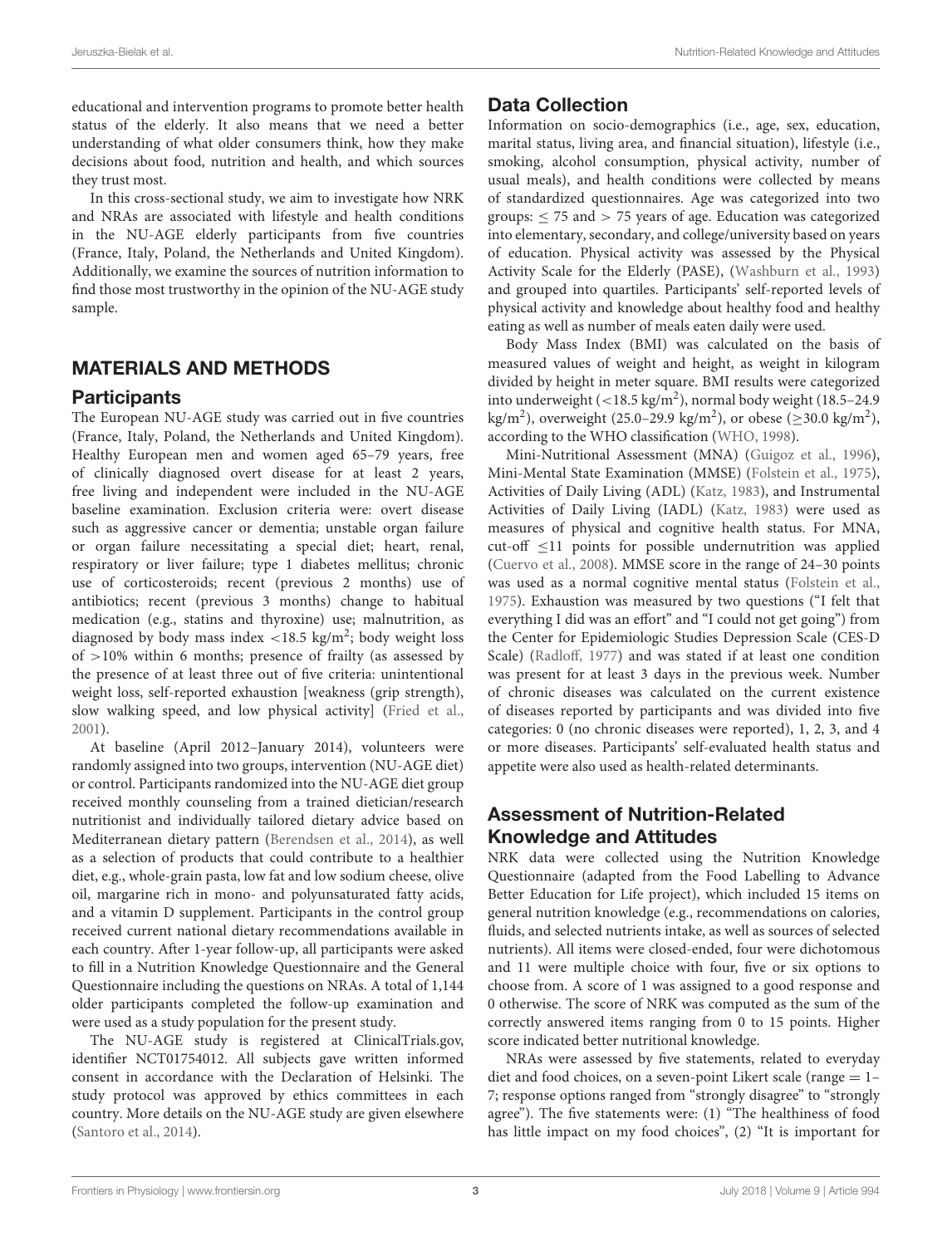me that my daily diet contains a lot of vitamins and minerals", (3) "I always follow a healthy and balanced diet", (4) "I do not avoid foods, even if they may raise cholesterol", and (5) "I eat what I like and I do not worry much about the healthiness of food". Three of five statements (No. 1, 4, 5) had inverse response scale, and thus were recoded accordingly. The scores from the five items were summed up and a total score (range = 5−35 points) was obtained. Higher score meant more positive attitude for healthy foods and diet. Six respondents were removed from further analysis for NRAs because they skipped at least one of these five statements.

Based on the distribution, the continuous scores of NRK and NRAs were divided into tertiles. NRK was categorized into "Insufficient" (I tertile), "Quite good" (II tertile) and "Good" (III tertile). NRAs were grouped into "Negative" (I tertile), "Neutral" (II tertile), and "Positive" (III tertile).

Data on sources of nutrition information were also obtained by the Nutrition Knowledge Questionnaire. Participants were asked to indicate in a closed-ended question with 13 options all sources of nutrition information that they used. In another question they could also indicate a maximum of three sources out of those selected earlier, that were most reliable for them.

#### Statistical Analysis

Chi-square test was used to examine differences in sociodemographic, lifestyle and health determinants by the tertiles of NRK and NRAs.

Multivariable stepwise linear regression models, with backward elimination, were conducted to assess the associations of NRK or NRAs (entered as continuous variables) with all socio-demographic, lifestyle, and health covariates. Age and BMI were entered into the models as continuous variables while all others as categorical ones. R-squared were used to compare the goodness-of-fit for each model. Results are presented as unstandardized beta with 95% confidence interval (CI) and standardized beta coefficients.

For all 13 sources of nutrition information, the total number of indications was calculated and compared among categories for gender, group, and country with the Chi-square test. Results are shown as percentage of indications, i.e., the number of responses of each source in relation to the number of people in a given category.

For all analysis, the significance level was set at 0.05. The statistical analyses were performed using the Statistical Package for the Social Sciences, version 23.0 (SPSS, Chicago, IL, USA).

### RESULTS

#### Characteristics of Study Population

The characteristics of study population are presented in **[Table 1](#page-4-0)**. Of the 1,144 participants, 635 (56%) were women, well-educated (56% completed the secondary school and 46% graduated from college or university), living with spouse or partner (67%), mostly in cities (55%). Most of the participants reported no financial difficulties; their physical activity was of moderate or light intensity (40% and 38%, respectively). According to a declaration, about 69% of participants consumed three meals a day.

After 1 year of follow-up, 45.5% of participants were overweight and 17% were obese. Five participants had BMI below 18.5 kg/m<sup>2</sup> (**[Table 2](#page-6-0)**). According to the MNA score, the majority of the population was not at risk of undernutrition and did not report exhaustion (89 and 88%, respectively). The highest proportion of participants perceived their appetite and their health status as good (55 and 52%, respectively), although 46% of them had at least four chronic diseases.

Almost all participants (99%) had the MMSE score in the range of 24–30 points which indicated the lack of cognitive impairment (data not shown).

# Nutrition-Related Knowledge, Lifestyle, and Health-Related Factors

In the univariate analysis, NRK was significantly associated with the following factors: age, education, country of living, living area, financial situation, alcohol use, physical activity level, declared number of meals, BMI, and self-evaluated health status (**[Tables 1](#page-4-0)**, **[2](#page-6-0)**). A significantly higher proportion of participants was classified to the third tertile (good NRK) when they were: of younger age ( $\leq$ 75 years); had higher level of education (college or university); were from the UK or Italy; lived in a suburban area; self-evaluated their financial situation as very good; had higher physical activity level (self-evaluated and PASE score); those who declared drinking alcohol as well as those with lower BMI, and excellent or very good perceived health status. Although there was no significant difference between intervention and control group for NRK tertiles ( $p = 0.061$ ), intervention group scored a significantly higher mean of correct responses in nutrition test than the control group (51.7  $\pm$  15.3% vs. 49.1  $\pm$  15.0%;  $p = 0.003$ ; data not shown).

The results of nutrition test were in line with the participants' self-evaluation of their knowledge about healthy food and healthy eating.

Results from multiple regression analysis show that most of determinants that were significant in relation to NRK in the univariate analysis remained significant also in the regression model (**[Table 3](#page-7-0)**). Socio-demographic, lifestyle and health determinants, such as financial situation, age, education, living area, self-evaluated level of physical activity and BMI showed a significant independent association with NRK. Participants in the intervention group showed a better NRK  $(\beta = 0.367$  [95% CI: 0.117; 0.617],  $p = 0.004$ ) than those in the control group. Younger NU-AGE participants, with lower BMI, better financial situation, higher level of physical activity and education, living in suburban areas, and belonging to the intervention group showed higher NRK. These seven variables accounted for 12% of the variance in the NRK scores.

# Nutrition-Related Attitudes, Lifestyle, and Health-Related Factors

In the univariate analysis, NRAs was significantly associated with the following socio-demographic and lifestyle determinants: gender, group, country, financial situation, alcohol use, and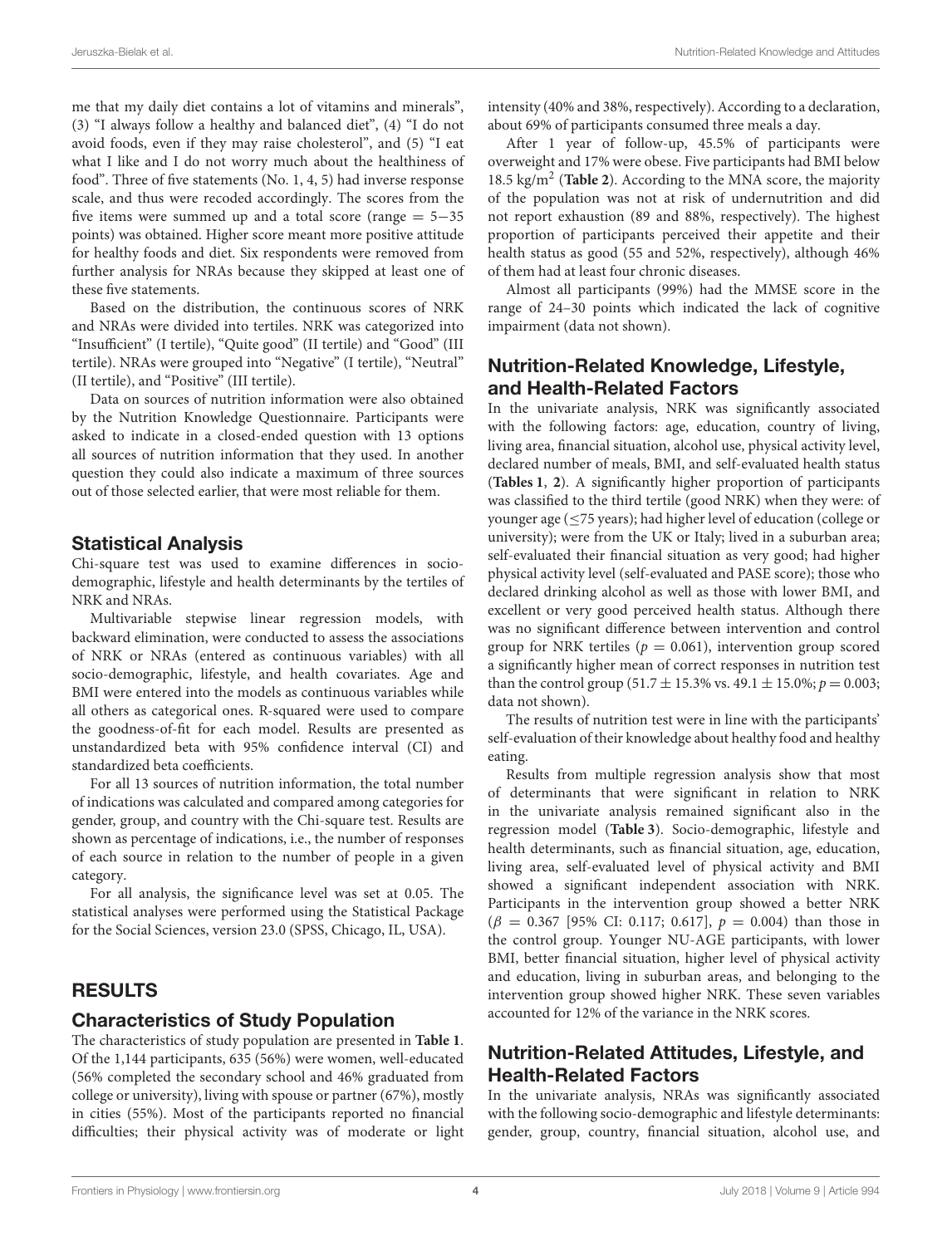<span id="page-4-0"></span>TABLE 1 | Characteristics of NU-AGE study population and nutrition-related knowledge (NRK) and nutrition-related attitudes (NRAs) according to socio-demographic and lifestyle determinants among NU-AGE participants ( $n = 1,144$ ).

| <b>Characteristics</b>                 | <b>Total</b><br>n (%) |                                    | <b>NRK</b><br>n (%)        |                         | p-value |                                        | p-value                          |                                   |       |
|----------------------------------------|-----------------------|------------------------------------|----------------------------|-------------------------|---------|----------------------------------------|----------------------------------|-----------------------------------|-------|
|                                        |                       | Insufficient<br>$( \leq 6$ points) | Quite good<br>(7–8 points) | Good<br>$(≥9$ points)   |         | <b>Negative</b><br>$( \leq 24$ points) | <b>Neutral</b><br>(25-28 points) | <b>Positive</b><br>$(≥29$ points) |       |
| Age (years)                            |                       |                                    |                            |                         | 0.001   |                                        |                                  |                                   | 0.829 |
| $\leq 75$                              | 974 (85.1)            | 296 (30.4)                         | 347 (35.6)                 | 331 (34.0)              |         | 355 (36.7)                             | 290 (30.0)                       | 323 (33.4)                        |       |
| >75                                    | 170 (14.9)            | 75 (44.4)                          | 51 (30.2)                  | 43 (25.4)               |         | 64 (37.6)                              | 47 (27.6)                        | 59 (34.7)                         |       |
| Gender                                 |                       |                                    |                            |                         | 0.119   |                                        |                                  |                                   | 0.044 |
| Female                                 | 635 (55.6)            | 199 (31.4)                         | 211 (33.3)                 | 224 (35.3)              |         | 215 (34.0)                             | 188 (29.7)                       | 230 (36.3)                        |       |
| Male                                   | 507 (44.4)            | 171 (33.7)                         | 186 (36.7)                 | 150 (29.6)              |         | 203 (40.3)                             | 149 (29.6)                       | 152 (30.2)                        |       |
| <b>Education</b>                       |                       |                                    |                            |                         | 0.014   |                                        |                                  |                                   | 0.144 |
| Elementary                             | 40(3.5)               | 20 (50.0)                          | 12 (30.0)                  | $8(20.0)^{a}$           |         | 10(25.0)                               | 13 (32.5)                        | 17 (42.5)                         |       |
| Secondary                              | 571 (50.3)            | 186 (32.6)                         | 213 (37.4)                 | 171 $(30.0)^a$          |         | 209 (36.7)                             | 183 (32.1)                       | 178 (31.2)                        |       |
| College/University                     | 524 (46.2)            | 162 (30.9)                         | 169 (32.3)                 | 193 (36.8) <sup>b</sup> |         | 199 (38.0)                             | 140 (26.7)                       | 185 (35.3)                        |       |
| Group                                  |                       |                                    |                            |                         | 0.061   |                                        |                                  |                                   | 0.019 |
| Intervention                           | 573 (50.1)            | 174 (30.4)                         | 193 (33.7)                 | 206 (36.0)              |         | 187 (32.8)                             | 178 (31.2)                       | 205 (36.0)                        |       |
| Control                                | 570 (49.9)            | 197 (34.6)                         | 204 (35.9)                 | 168 (29.5)              |         | 232 (40.8)                             | 159 (28.0)                       | 177 (31.2)                        |       |
| Country                                |                       |                                    |                            |                         | < 0.001 |                                        |                                  |                                   | 0.021 |
| Italy                                  | 243 (21.2)            | 96 (39.5)                          | 98 (40.3)                  | 49 (20.2) <sup>ac</sup> |         | 72 (29.9)                              | 67(27.8)                         | 102 $(42.3)^{a}$                  |       |
| UK                                     | 252 (22.0)            | 47 (18.7)                          | 73 (29.0)                  | 132 $(52.4)^{b}$        |         | 88 (34.9)                              | 76 (30.2)                        | 88 (34.9) <sup>ab</sup>           |       |
| Netherlands                            | 245 (21.4)            | 98 (40.2)                          | 85 (34.8)                  | 61 $(25.0)^a$           |         | 86 (35.5)                              | 79 (32.6)                        | 77 (31.8) <sup>ab</sup>           |       |
| Poland                                 | 218(19.1)             | 107 (49.1)                         | 75 (34.4)                  | $36(16.5)^{\circ}$      |         | 91 (41.9)                              | 64 (29.5)                        | 62 $(28.6)^{b}$                   |       |
| France                                 | 186 (16.3)            | 23 (12.4)                          | 67 (36.0)                  | $96(51.6)^b$            |         | 82 (44.1)                              | 51(27.4)                         | 53 (28.5) <sup>b</sup>            |       |
| Living area                            |                       |                                    |                            |                         | 0.002   |                                        |                                  |                                   | 0.556 |
| Urban                                  | 622 (54.7)            | 223 (35.9)                         | 215 (34.6)                 | 183 (29.5) <sup>a</sup> |         | 229 (36.8)                             | 178 (28.6)                       | 215 (34.6)                        |       |
| Rural                                  | 269 (23.6)            | 90(33.5)                           | 85 (31.6)                  | 94 $(34.9)^{a}$         |         | 107 (39.9)                             | 79 (29.5)                        | 82 (30.6)                         |       |
| Suburban                               | 247 (21.7)            | 56 (22.7)                          | 94 (38.1)                  | $97(39.3)^{D}$          |         | 83 (33.6)                              | 79 (32.0)                        | 85 (34.4)                         |       |
| <b>Marital status</b>                  |                       |                                    |                            |                         | 0.970   |                                        |                                  |                                   | 0.260 |
| Never married or lived<br>with partner | 35(3.1)               | 13 (37.1)                          | 12 (34.3)                  | 10(28.6)                |         | 16 (45.7)                              | 12 934.3)                        | 7(20.0)                           |       |
| Married or living with<br>partner      | 767 (67.3)            | 244 (31.8)                         | 270 (35.2)                 | 253 (33.0)              |         | 275 (35.9)                             | 235 (30.7)                       | 256 (33.4)                        |       |
| Divorced, separated                    | 143 (12.6)            | 45 (31.5)                          | 48 (33.6)                  | 50 (35.0)               |         | 49 (34.3)                              | 45 (31.5)                        | 49 (34.3)                         |       |
| Widow/widower                          | 194 (17.0)            | 67 (34.7)                          | 65 (33.7)                  | 61 (31.6)               |         | 79 (40.7)                              | 45 (23.2)                        | 70 (36.1)                         |       |
| Financial situation** I/we:            |                       |                                    |                            |                         | < 0.001 |                                        |                                  |                                   | 0.012 |
| Have financial difficulties            | 66 (5.8)              | 24 (36.4)                          | 29 (43.9)                  | 13 (19.7) <sup>ab</sup> |         | 32 (48.5)                              | 13 (19.7)                        | 21 (31.8) <sup>a</sup>            |       |
| Get by alright                         | 379 (33.3)            | 149 (39.3)                         | 138 (36.4)                 | 92 $(24.3)^{a}$         |         | 148 (39.1)                             | 121 (31.9)                       | 110 $(29.0)^{a}$                  |       |
| Manage quite well                      | 355 (31.2)            | 105 (29.7)                         | 133 (37.6)                 | 116 (32.8) <sup>b</sup> |         | 133 (37.5)                             | 101 (28.5)                       | 121 (34.1) <sup>ab</sup>          |       |
| Manage very well                       | 310(27.3)             | 83 (26.8)                          | 84 (27.1)                  | 143 $(46.1)^{C}$        |         | 93 (30.0)                              | 98 (31.6)                        | 119 $(38.4)^{b}$                  |       |
| Do not know*                           | 27(2.4)               | 7(25.9)                            | 10 (37.0)                  | 10 (37.0)               |         | 13 (48.1)                              | 4(14.8)                          | 10 (37.0)                         |       |
| <b>Current smoking</b>                 |                       |                                    |                            |                         | 0.693   |                                        |                                  |                                   | 0.085 |
| Yes                                    | 39(3.4)               | 15 (38.5)                          | 13 (33.3)                  | 11 (28.2)               |         | 16 (41.0)                              | 16 (41.0)                        | 7(17.9)                           |       |
| No                                     | 1099 (96.6)           | 354 (32.2)                         | 382 (34.8)                 | 362 (33.0)              |         | 403 (36.7)                             | 320 (29.1)                       | 375 (34.2)                        |       |
| Alcohol use                            |                       |                                    |                            |                         | < 0.001 |                                        |                                  |                                   | 0.016 |
| Yes                                    | 906 (79.7)            | 273 (30.2)                         | 305 (33.7)                 | 327 (36.1)              |         | 328 (36.2)                             | 288 (31.8)                       | 290 (32.0)                        |       |
| No                                     | 230 (20.3)            | 95 (41.3)                          | 88 (38.3)                  | 47 (20.4)               |         | 91 (39.6)                              | 48 (20.9)                        | 91 (39.6)                         |       |
| <b>PASE</b>                            |                       |                                    |                            |                         | 0.005   |                                        |                                  |                                   | 0.077 |
| I quartile $(< 92.43)$                 | 284 (25.0)            | 115 (40.5)                         | 92 (32.4)                  | $77(27.1)^a$            |         | 113 (39.8)                             | 80 (28.2)                        | 91 (32.0)                         |       |
| Il quartile (92.43-123.60)             | 285 (25.0)            | 91 (31.9)                          | 87 (30.5)                  | 107 (37.5) <sup>b</sup> |         | 116 (40.7)                             | 85 (29.8)                        | 84 (29.5)                         |       |
| III quartile<br>$(123.61 - 162.72)$    | 284 (25.0)            | 83 (29.3)                          | 100 (35.3)                 | 100 $(35.3)^{bc}$       |         | 83 (29.2)                              | 89 (31.3)                        | 112 (39.4)                        |       |
| IV quartile $(>162.73)$                | 284 (25.0)            | 79 (27.8)                          | 115 (40.5)                 | 90 $(31.7)^{c}$         |         | 106 (37.5)                             | 82 (29.0)                        | 95 (33.6)                         |       |

(Continued)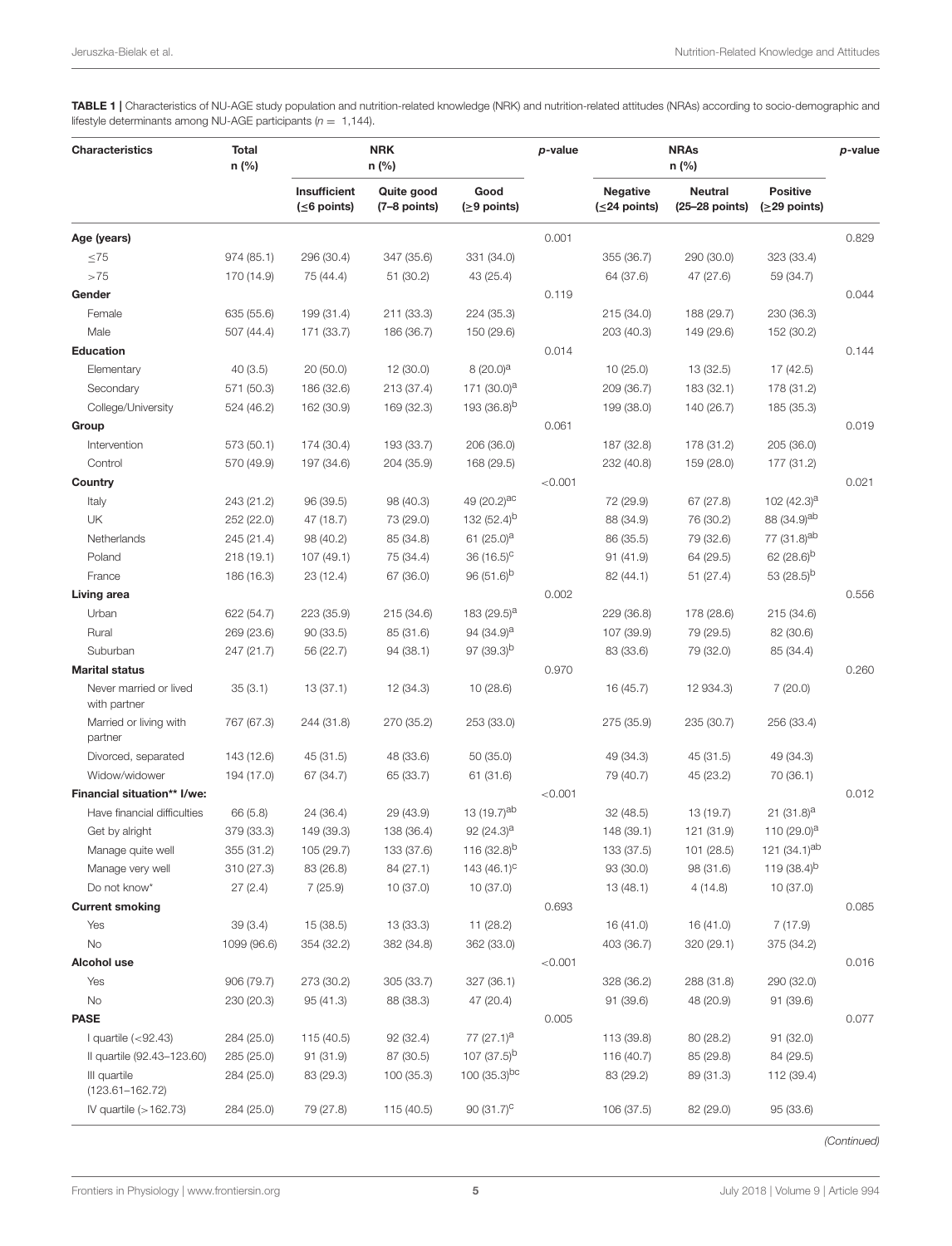#### TABLE 1 | Continued

| <b>Characteristics</b>                                                     | <b>Total</b><br>n (%) |                                    | <b>NRK</b><br>$n$ (%)      |                          | p-value |                                        | <b>NRAs</b><br>n(%)              |                                 | p-value |
|----------------------------------------------------------------------------|-----------------------|------------------------------------|----------------------------|--------------------------|---------|----------------------------------------|----------------------------------|---------------------------------|---------|
|                                                                            |                       | Insufficient<br>$( \leq 6$ points) | Quite good<br>(7-8 points) | Good<br>$(≥9$ points)    |         | <b>Negative</b><br>$( \leq 24$ points) | <b>Neutral</b><br>(25-28 points) | <b>Positive</b><br>(≥29 points) |         |
| Level of physical activity<br>(self-evaluation)                            |                       |                                    |                            |                          | 0.002   |                                        |                                  |                                 | 0.046   |
| Sitting for most of the<br>time                                            | 62(5.4)               | 29 (47.5)                          | 17 (27.9)                  | 15 $(24.6)^a$            |         | 25(40.3)                               | 22 (35.5)                        | 15 $(24.2)^{ab}$                |         |
| Light intensity exercise                                                   | 434 (38.1)            | 156 (35.9)                         | 149 (34.3)                 | 129 (29.7) <sup>ab</sup> |         | 173 (40.0)                             | 133 (30.7)                       | 127 (29.3) <sup>a</sup>         |         |
| Moderate intensity<br>exercise (1-2 h/week)                                | 456 (40.1)            | 137 (30.0)                         | 171 (37.5)                 | 148 (32.5)bc             |         | 158 (34.6)                             | 121 (26.5)                       | 177 (38.8) <sup>b</sup>         |         |
| Moderate intensity<br>exercise (> 3 h/week)                                | 150 (13.2)            | 40 (26.7)                          | 48 (32.0)                  | 62 $(41.3)^{cd}$         |         | 48 (32.0)                              | 53 (35.3)                        | 49 (32.7)ab                     |         |
| Intense exercise regularly                                                 | 37(3.2)               | 7(18.9)                            | 10(27.0)                   | 20 $(54.1)^d$            |         | 15(40.5)                               | 8(21.6)                          | 14 (37.8) <sup>ab</sup>         |         |
| <b>Number of meals</b><br>(according to a                                  |                       |                                    |                            |                          | 0.002   |                                        |                                  |                                 | 0.164   |
| declaration)                                                               |                       |                                    |                            |                          |         |                                        |                                  |                                 |         |
| $<$ 1 meal a day*                                                          | 2(0.2)                | $\mathbf 0$                        | $\circ$                    | 2(100.0)                 |         | 1(50.0)                                | 1(50.0)                          | $\circ$                         |         |
| One meal a day                                                             | 24(2.1)               | 7(29.2)                            | 13 (54.2)                  | 4 $(16.7)^{ab}$          |         | 13 (54.2)                              | 5(20.8)                          | 6(25.0)                         |         |
| Two meals a day                                                            | 131 (11.5)            | 36 (27.5)                          | 48 (36.6)                  | 47 $(35.9)^{a}$          |         | 60 (45.8)                              | 35(26.7)                         | 36(27.5)                        |         |
| Three meals a day                                                          | 789 (69.3)            | 249 (31.6)                         | 259 (32.9)                 | 280 $(35.5)^{a}$         |         | 278 (35.2)                             | 240 (30.4)                       | 271 (34.3)                      |         |
| More than three meals a<br>day                                             | 192 (16.9)            | 76 (39.6)                          | 75 (39.1)                  | 41 $(21.4)^{b}$          |         | 67 (34.9)                              | 56 (29.2)                        | 69 (35.9)                       |         |
| Knowledge about healthy<br>food and healthy eating<br>(self-evaluation)*** |                       |                                    |                            |                          | 0.001   |                                        |                                  |                                 | < 0.001 |
| Not knowledgeable                                                          | 17(1.5)               | 10(58.8)                           | 5(29.4)                    | $2(11.8)^a$              |         | 8(47.1)                                | 8(47.1)                          | 1 $(5.8)^{ab}$                  |         |
| Rather not<br>knowledgeable                                                | 53(4.7)               | 23 (43.4)                          | 12 (22.6)                  | 18 $(34.0)^a$            |         | 31(58.5)                               | 11 (20.8)                        | 11 $(20.8)^a$                   |         |
| Neither knowledgeable<br>nor not knowledgeable                             | 174 (15.3)            | 67 (38.3)                          | 65 (37.4)                  | 42 $(24.1)^a$            |         | 91(52.3)                               | 45 (25.9)                        | 38 (21.8) <sup>a</sup>          |         |
| Rather knowledgeable                                                       | 590 (51.8)            | 193 (32.8)                         | 202 (34.3)                 | 194 (32.9) <sup>a</sup>  |         | 208 (35.3)                             | 195 (33.1)                       | 187 $(31.7)^b$                  |         |
| Knowledgeable                                                              | 304 (26.7)            | 75 (24.7)                          | 111 (36.5)                 | 118 $(38.8)^{b}$         |         | 81 (26.6)                              | 78 (25.7)                        | 145 $(47.7)^{C}$                |         |

NRK was divided into tertiles: insufficient (≤6 points), quite good (7-8 points), good (≥9 points). NRAs was divided into tertiles: negative (≤24 points), neutral (25-28 points), positive (≥29 points).

a,b For each determinant values with different superscript are significantly different (p < 0.05). \*Excluded from statistical analysis. \*\*Two categories "Have some financial difficulties" and "Have severe financial difficulties" were combined due to a low number of subjects (n = 4) in the second category. \*\*\*Categories "not knowledgeable at all" and "not knowledgeable" were combined into one category: "not knowledgeable," similarly to last two categories "knowledgeable," and "very knowledgeable" which created the category "knowledgeable," due to low number of subjects in most extreme categories.

self-evaluated physical activity level (**[Table 1](#page-4-0)**). Significant more positive NRAs were observed in: women; participants belonging to the intervention group; Italians (when compared to French and Polish people); subjects with very good financial situation; and those who declared no alcohol consumption. Besides, a positive association between NRAs and perceived knowledge about healthy food and eating was found – the proportion of participants in the third tertile increased with the increasing selfevaluated level of nutritional knowledge. Among health-related factors, NRAs were significantly associated with BMI, IADL score and self-evaluated appetite (**[Table 2](#page-6-0)**). In particular, more positive NRAs were associated with a lower BMI; higher IADL score; very good or good appetite.

According to a multiple regression analysis, self-evaluated knowledge about healthy food and healthy eating showed the highest independent association with NRAs (**[Table 4](#page-7-1)**). Other significant variables that affected NRA score were: BMI, selfevaluated appetite, country, and group. More positive NRAs were associated with higher self-evaluated nutritional knowledge, lower BMI, very good/good appetite, being Italian, and belonging to intervention group. Participants in the intervention group showed more positive NRAs ( $\beta$  = 0.838 [95% CI: 0.318; 1.358],  $p = 0.002$  than those in the control group. Although in univariate analysis more variables were significantly related to NRAs, they did not remain significant in tested models, thus they were excluded from the final model. The bestfitted model accounted for 13% of the variance in NRA scores.

### Sources of Nutrition Information

The most frequently indicated sources of nutrition information were food labels (60%), books and magazines on health (57%),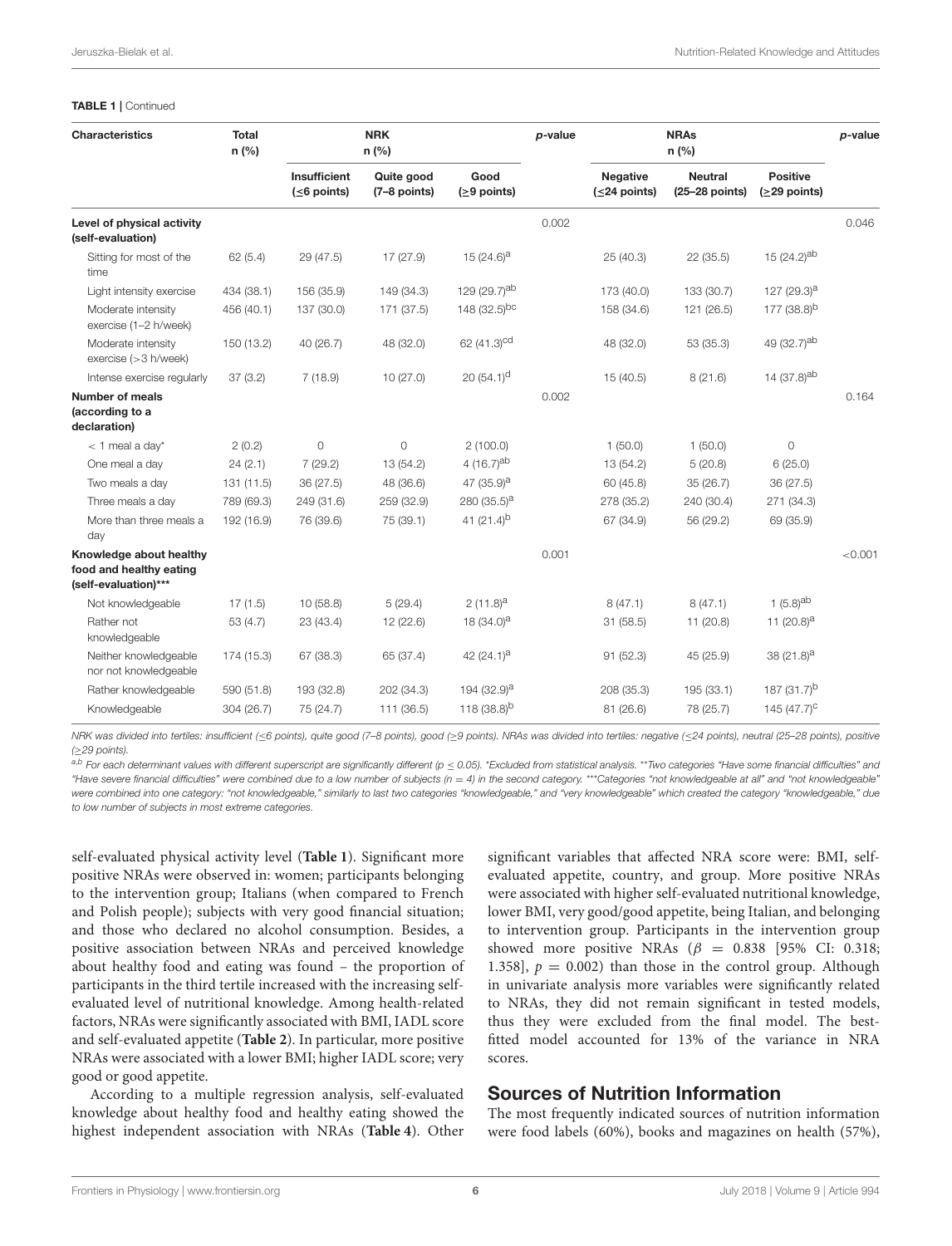<span id="page-6-0"></span>TABLE 2 | Characteristics of NU-AGE study population and nutrition-related knowledge (NRK) and nutrition-related attitudes (NRAs) according to health determinants in NU-AGE participants ( $n = 1,144$ ).

| <b>Characteristics</b>                                                                                          | <b>Total</b><br>n(%)                                                             |                                                   | <b>NRK</b><br>n(%)                                             |                                                                                                | p-value |                                                              | $p$ -value                                                    |                                                                            |         |
|-----------------------------------------------------------------------------------------------------------------|----------------------------------------------------------------------------------|---------------------------------------------------|----------------------------------------------------------------|------------------------------------------------------------------------------------------------|---------|--------------------------------------------------------------|---------------------------------------------------------------|----------------------------------------------------------------------------|---------|
|                                                                                                                 |                                                                                  | Insufficient<br>$( \leq 6$ points)                | Quite good<br>(7-8 points)                                     | Good<br>$( \geq 9$ points)                                                                     |         | <b>Negative</b><br>$( \leq 24$ points)                       | <b>Neutral</b><br>$(25-28$ points)                            | <b>Positive</b><br>$(≥29$ points)                                          |         |
| BMI ( $kg·m-2$ )<br>Underweight (<18.5)<br>Normal weight (18.5-24.9)<br>Overweight (25-29.9)<br>Obese $(>30.0)$ | 5(0.4)<br>425 (37.2) 117 (27.5)<br>194 (16.9)                                    | 0<br>520 (45.5) 183 (35.2)<br>71 (36.8)           | 3(60.0)<br>137 (32.2)<br>180 (34.6)<br>78 (40.4)               | $2(40.0)$ <sup>ab</sup><br>171 $(40.2)^a$<br>$157(30.2)^{b}$<br>44 $(22.8)^{b}$                | < 0.001 | 2(40.0)<br>124 (29.2)<br>202 (38.9)<br>91(48.1)              | 2(40.0)<br>123 (28.9)<br>157 (30.3)<br>55 (29.1)              | 1 $(20.0)^{abc}$<br>$178(41.9)^a$<br>$160(30.8)^{b}$<br>$43(22.8)^{C}$     | < 0.001 |
| <b>MNA</b><br>Possible undernutrition (<11<br>points)<br>Not at risk for<br>undernutrition ( $\geq$ 12 points)  | 124 (10.9) 46 (37.1)                                                             | 1014 (89.1) 322 (31.8)                            | 44 (35.5)<br>351 (34.6)                                        | 34 (27.4)<br>340 (33.6)                                                                        | 0.324   | 44 (35.5)<br>375 (37.0)                                      | 39 (31.5)<br>298 (29.4)                                       | 41 (33.1)<br>340 (33.6)                                                    | 0.890   |
| IADL score (max. 8 points)*<br>$\leq 5$ points<br>$> 5$ points                                                  | 633 (55.6) 198 (31.3)                                                            | 506 (44.4) 171 (33.8)                             | 185 (36.6)<br>210 (33.2)                                       | 150 (29.6)<br>224 (35.4)                                                                       | 0.116   | 204(40.4)<br>215(34.0)                                       | 149 (29.5)<br>188 (29.7)                                      | 152(30.1)<br>230 (36.3)                                                    | 0.041   |
| ADL score (max. 6 points)**<br>$< 5$ points<br>6 points                                                         | 105(9.6)<br>1029 (90.4) 330 (32.1)                                               | 36 (34.3)                                         | 44 (41.9)<br>351 (34.1)                                        | 25 (23.8)<br>348 (33.8)                                                                        | 0.095   | 33(31.4)<br>384 (37.3)                                       | 30 (28.6)<br>305(29.6)                                        | 42 (40.0)<br>340 (33.0)                                                    | 0.316   |
| <b>Exhaustion (self-reported)</b><br>Yes<br><b>No</b>                                                           | 131 (11.6) 47 (35.9)<br>1001 (88.4) 320 (32.0)                                   |                                                   | 52 (39.7)<br>341 (34.1)                                        | 32 (24.4)<br>340 (34.0)                                                                        | 0.090   | 59 (45.0)<br>359 (35.9)                                      | 37 (28.2)<br>297 (29.7)                                       | 35 (26.7)<br>345 (34.5)                                                    | 0.091   |
| <b>Number of chronic diseases:</b><br>0<br>1<br>$\mathbf{2}$<br>3<br>4 or more                                  | 82(7.2)<br>126 (11.0) 41 (32.5)<br>203 (17.7) 63 (31.0)<br>208 (18.2) 66 (31.9)  | 27 (32.9)<br>525 (45.9) 174 (33.1)                | 28 (34.1)<br>37 (29.4)<br>77 (37.9)<br>63 (30.4)<br>193 (36.8) | 27 (32.9)<br>48 (38.1)<br>63 (31.0)<br>78 (37.7)<br>158(30.1)                                  | 0.479   | 32(41.6)<br>35(27.8)<br>80 (39.4)<br>83 (39.9)<br>189 (36.1) | 26 (33.8)<br>47 (37.3)<br>51(25.1)<br>53 (25.5)<br>160 (30.5) | 19 (24.7)<br>44 (34.9)<br>72 (35.5)<br>72 (34.6)<br>175 (33.4)             | 0.146   |
| Health status (self-evaluation)<br>Excellent<br>Very good<br>Good<br>Fair/poor                                  | 88 (7.7)<br>266 (23.4)<br>588 (51.7)<br>196 (17.2)                               | 21 (23.9)<br>85 (32.0)<br>184 (31.3)<br>78 (39.8) | 28 (31.8)<br>67 (25.2)<br>226 (38.5)<br>74 (37.8)              | $39(44.3)^a$<br>114 $(42.9)$ <sup>a</sup><br>177 (30.2) <sup>b</sup><br>44 (22.4) <sup>c</sup> | < 0.001 | 25(28.4)<br>84 (31.6)<br>228 (38.8)<br>82 (41.8)             | 25 (28.4)<br>83 (31.2)<br>171 (29.1)<br>58 (29.6)             | 38 (43.2)<br>99 (37.2)<br>189 (32.1)<br>56 (28.6)                          | 0.081   |
| Appetite (self-evaluation)<br>Poor/very poor<br>Average<br>Good<br>Very good                                    | 16(1.4)<br>240 (21.1) 88 (36.7)<br>628 (55.2) 197 (31.4)<br>254 (22.3) 78 (30.7) | 5(31.3)                                           | 9(56.3)<br>83 (34.6)<br>208 (33.2)<br>95 (37.4)                | 2(12.5)<br>69 (28.8)<br>222 (35.4)<br>81 (31.9)                                                | 0.151   | 8(50.0)<br>112 (46.7)<br>230 (36.6)<br>69 (27.2)             | 5(31.3)<br>65 (27.1)<br>184 (29.3)<br>83 (32.7)               | $3(18.8)^{abc}$<br>$63(26.3)^a$<br>$214(34.1)^{b}$<br>102 $(40.2)^{\circ}$ | 0.001   |

NRK was divided into tertiles: insufficient (≤ 6 points), quite good (7-8 points), good (≥ 9 points). NRAs was divided into tertiles: negative (≤ 24 points), neutral (25-28 points), positive (> 29 points). a,bFor each determinant values with different superscript are significantly different (p < 0.05). \*Categories for IADL were based on variable distribution, where two picks were observed – first for the 5 points and the second – for 8 points. "Categories for ADL were based on variable distribution; the majority (90.4%) got maximal score equaled 6 points, 9.1% got 5 points, and only one person got 2 points.

dietitians (and other health professionals; 43%), the doctor's practice (42%), and Internet (39%) (**[Table 5](#page-8-0)**). Significantly higher proportion of women than men pointed out books and magazines (61 vs. 49%), while the opposite situation was found for Internet (35 vs. 43%), and for family and friends (33 vs. 39%). After 1 year of follow-up, significant differences were noted between groups for food labels and dietitians, both being more often indicated by participants in the intervention group than in the control group (62 vs. 55% and 46 vs. 38%, respectively). Numerous significant differences were also observed among countries.

Finally, the most trusted sources of nutrition information were dietitians (50%), books and magazines on health (49%), and the doctor's practice (42%).

### **DISCUSSION**

This survey examines whether NRK and NRAs are associated with lifestyle, health, and socio-demographic determinants among NU-AGE elderly participants from five European countries (France, Italy, Poland, the Netherlands and United Kingdom).

Higher NRK was associated with lower BMI, younger age, better financial situation, higher level of physical activity and education, living area (suburban areas respect to urban and rural areas), and group (intervention respect to control). More positive NRAs were associated with lower BMI, higher self-evaluated nutritional knowledge, very good/good appetite, being Italian, and belonging to intervention group.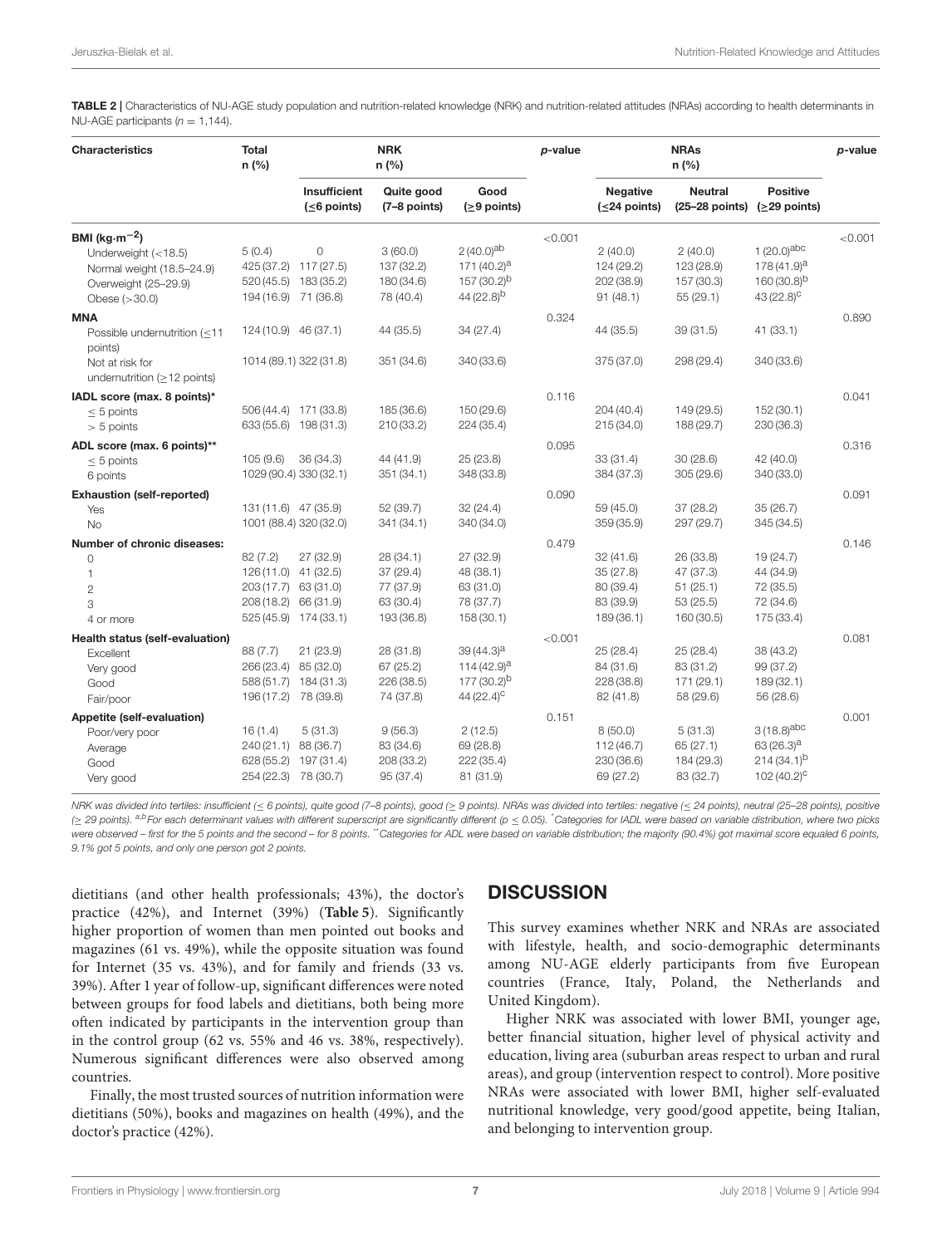<span id="page-7-0"></span>TABLE 3 | Multiple regression analysis between socio-demographic, lifestyle and health and nutrition-related knowledge (NRK).

|                                                                         |                                                                                | Nutrition-related knowledge        |                                   |
|-------------------------------------------------------------------------|--------------------------------------------------------------------------------|------------------------------------|-----------------------------------|
|                                                                         | Unstandardized <b>6</b><br>(95% CI)                                            | <b>Standardized</b><br>β           | p-value                           |
| <b>Financial situation</b><br>Have financial<br>difficulties            | 0.395(0.262; 0.527)<br>Ref.                                                    | 0.168<br>Ref.                      | < 0.001<br>Ref.                   |
| Get by alright<br>Manage quite well<br>Manage very well                 | $0.208 (-0.352; 0.771)$<br>0.672 (0.105; 1.240)<br>1.170 (0.592; 1.748)        | 0.044<br>0.137<br>0.230            | 0.464<br>0.020<br>< 0.001         |
| Age                                                                     | $-0.086$ ( $-0.118$ ; $-0.053$ )                                               | $-0.150$                           | < 0.001                           |
| <b>BMI</b>                                                              | $-0.060$ ( $-0.094$ ; $-0.027$ )                                               | $-0.104$                           | 0.001                             |
| Education<br>Primary<br>Secondary<br>College/University                 | 0.400 (0.174; 0.626)<br>Ref.<br>1.093 (0.405; 1.780)<br>1.312 (0.617; 2.006)   | 0.099<br>Ref.<br>0.241<br>0.289    | 0.001<br>Ref.<br>0.002<br>< 0.001 |
| Level of physical                                                       | 0.221 (0.072; 0.369)                                                           | 0.086                              | 0.004                             |
| activity<br>Sitting for most of the<br>time                             | Ref.                                                                           | Ref.                               | Ref.                              |
| Light intensity exercise<br>Moderate intensity<br>exercise (1-2 h/week) | $0.455 (-0.129; 1.039)$<br>$0.562 (-0.027; 1.151)$                             | 0.098<br>0.122                     | 0.126<br>0.061                    |
| Moderate intensity<br>exercise $(>3 h/$ week)                           | 0.808(0.147; 1.466)                                                            | 0.120                              | 0.016                             |
| Intense exercise<br>regularly                                           | 1.314 (0.423; 2.205)                                                           | 0.103                              | 0.004                             |
| Group                                                                   |                                                                                |                                    |                                   |
| Intervention<br>Control                                                 | 0.367 (0.117; 0.617)<br>Ref.                                                   | 0.081<br>Ref.                      | 0.004<br>Ref.                     |
| Living area<br>Urban<br>Rural<br>Suburban                               | 0.223 (0.066; 0.380)<br>Ref<br>$-0.109(-0.429; 0.211)$<br>0.500 (0.178; 0.822) | 0.080<br>Ref.<br>$-0.020$<br>0.091 | 0.005<br>Ref.<br>0.503<br>0.002   |

Multiple R = 0.350; Adjusted R<sup>2</sup> = 0.123;  $F_{(7, 1124)} = 21.842$ ; p < 0.001.

The values given in bold signify the main variables included into the model (7 variables).

### Nutrition-Related Knowledge

This study shows that BMI and self-evaluated level of physical activity, financial situation, age, education level, and living area had an independent and significant association with NRK. Interestingly, higher NRK was related to lower BMI and higher physical activity level. Similar results, namely negative association between NRK and BMI, and positive between NRK and physical activity level were found in adult Belgian women, although different methods for evaluation of physical activity were used (self-evaluation in the present study vs. short form of the International Physical Activity Questionnaire) [\(De Vriendt et al.,](#page-11-9) [2009\)](#page-11-9). On the contrary, according to [Girois et al. \(2001\)](#page-11-29) BMI was not associated with the knowledge about fat and fiber either in Americans or Genevans aged 35–75 years.

There is a gap in literature to make the direct explanation of observed relationship between higher NRK (and more positive NRAs) and lower BMI but can be explained indirectly. Nutrition knowledge was significantly associated with higher adherence to a Mediterranean dietary pattern [\(Bonaccio et al., 2013\)](#page-11-30), and in turn, healthy dietary patterns, including Mediterranean diet,

<span id="page-7-1"></span>TABLE 4 | Multiple regression analysis between socio-demographic, lifestyle and health and nutrition-related attitudes (NRAs).

|                                                                                             |                                                                                                                                                                   | <b>Nutrition-related attitudes</b>                               |                                                         |
|---------------------------------------------------------------------------------------------|-------------------------------------------------------------------------------------------------------------------------------------------------------------------|------------------------------------------------------------------|---------------------------------------------------------|
|                                                                                             | Unstandardized $\beta$ (95%<br>CI)                                                                                                                                | <b>Standardized</b><br>β                                         | p-value                                                 |
| <b>Nutrition knowledge</b><br>about healthy food<br>and healthy eating<br>(self-evaluation) | 1.285 (0.982; 1.589)                                                                                                                                              | 0.232                                                            | <0.001                                                  |
| Not knowledgeable<br>Rather not                                                             | Ref.<br>$0.352 (-2.093; 2.797)$                                                                                                                                   | Ref.<br>0.016                                                    | Ref.<br>0.778                                           |
| knowledgeable<br>Neither knowledgeable<br>nor not knowledgeable                             | $0.685 (-1.544; 2.915)$                                                                                                                                           | 0.052                                                            | 0.546                                                   |
| Rather knowledgeable<br>Knowledgeable                                                       | 2.626 (0.470; 4.783)<br>3.969 (1.782; 6.156)                                                                                                                      | 0.275<br>0.368                                                   | 0.017<br>< 0.001                                        |
| <b>BMI</b>                                                                                  | $-0.229(-0.296;-0.163)$                                                                                                                                           | $-0.188$                                                         | < 0.001                                                 |
| Appetite<br>(self-evaluation)<br>Poor/very poor<br>Average<br>Good                          | 0.884 (0.509; 1.258)<br>Ref.<br>1.334 (-0.927; 3.594)<br>2.238 (0.018; 4.458)                                                                                     | 0.130<br>Ref.<br>0.114<br>0.233                                  | <0.001<br>Ref.<br>0.247<br>0.048                        |
| Very good                                                                                   | 3.130 (0.862; 5.398)                                                                                                                                              | 0.273                                                            | 0.007                                                   |
| Country<br>Italy<br>UK<br>Netherlands<br>Poland<br>France                                   | $-0.419(-0.608;-0.230)$<br>Ref.<br>$-1.405 (-2.202; -0.609)$<br>$-1.027$ ( $-1.835$ ; $-0.218$ )<br>$-1.682$ ( $-2.511$ ; $-0.854$ )<br>$-1.934 (-2.799; -1.068)$ | $-0.121$<br>Ref.<br>$-0.122$<br>$-0.088$<br>$-0.139$<br>$-0.150$ | < 0.001<br>Ref.<br>0.001<br>0.013<br>< 0.001<br>< 0.001 |
| Group                                                                                       |                                                                                                                                                                   |                                                                  |                                                         |
| Intervention<br>Control                                                                     | 0.838 (0.318; 1.358)<br>Ref.                                                                                                                                      | 0.088<br>Ref                                                     | 0.002<br>Ref                                            |

Multiple R = 0.368; Adjusted  $R^2 = 0.135$ ;  $F_{(5, 1127)} = 35.246$ ;  $p < 0.001$ .

The values given in bold signify the main variables included into the model (5 variables).

were inversely related to BMI and/or prevalence of obesity [\(Schroder et al., 2004;](#page-11-31) [Panagiotakos et al., 2006;](#page-11-32) Buckland et al., [2008;](#page-11-33) [Veronese et al., 2017\)](#page-12-3). The protective effect of diet, especially Mediterranean diet, against overweight/obesity can be attributed to (1) a large quantity of dietary fiber which increases satiety and satiation through mechanisms, such as prolonged mastication, increased gastric detention and enhanced release of cholecystokinin; (2) a low energy density and a low glycaemic load; (3) a high intake of monounsaturated fatty acids that have been found to improve glucose metabolism, and increase postprandial fat oxidation, as well as dietinduced thermogenesis [\(Buckland et al., 2008\)](#page-11-33). However, other investigators did not observe the relationship between dietary quality or Mediterranean diet and body weight, or observed opposite tendencies, namely higher dietary quality like higher dietary diversity was associated with higher BMI [\(Bernstein et al.,](#page-11-34) [2002;](#page-11-34) [Azadbakht et al., 2006\)](#page-10-3).

In the present study, older adults with better financial situation and higher education level showed better NRK. These findings are in line with other research, conducted in younger [\(Parmenter et al., 2000;](#page-11-13) [Hendrie et al., 2008;](#page-11-14) [De Vriendt et al.,](#page-11-9) [2009\)](#page-11-9) and elderly population [\(Lin and Lee, 2005\)](#page-11-7). Australian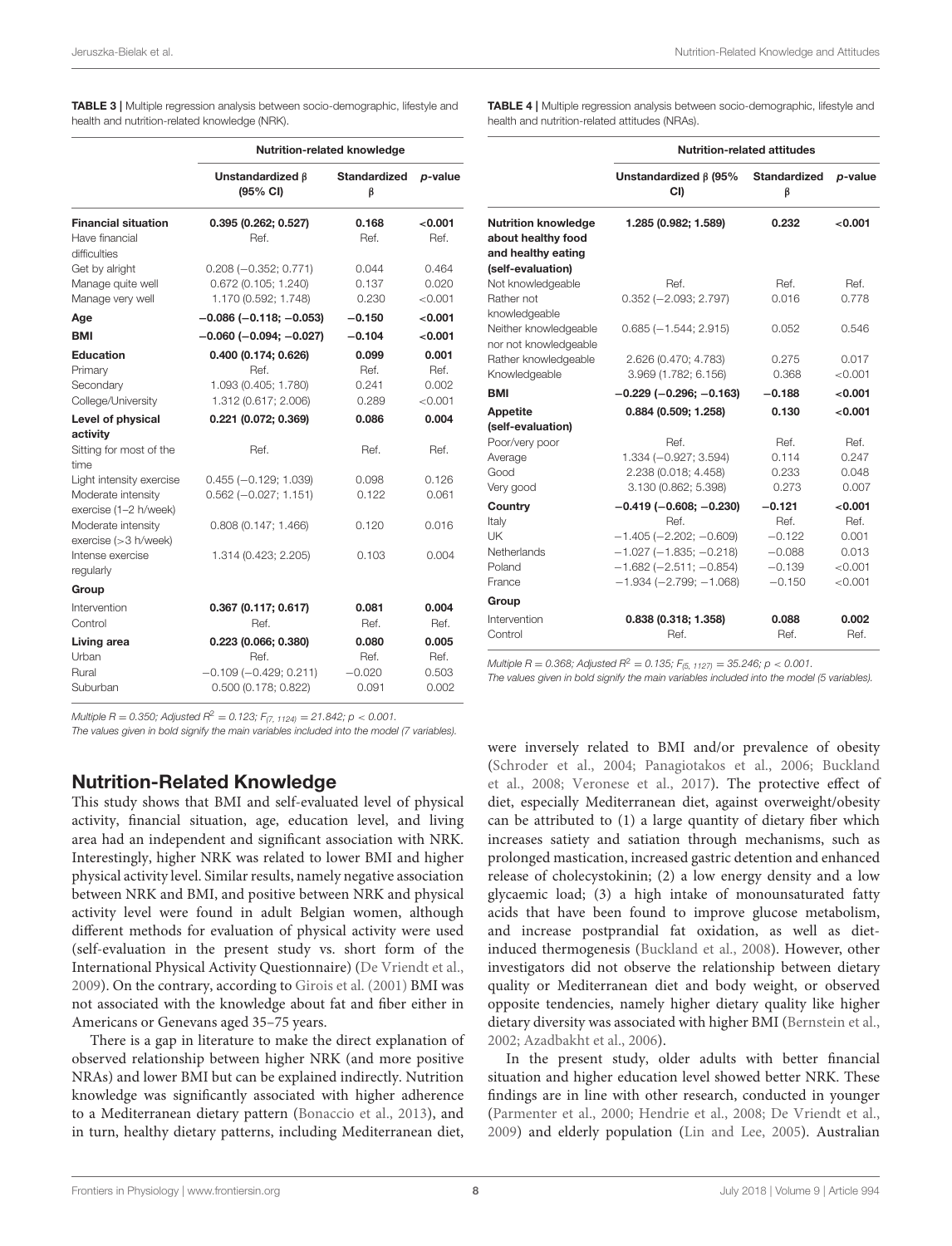<span id="page-8-0"></span>**TABLE 5** | Sources of nutrition information used/trusted by participants of the NU-AGE dietary intervention study ( $n = 1,144$ ).

|                                               | Total % |                   | Gender<br>Group<br>Country |                          |                   |                      |                    | <b>Most trusted sources</b> |                    |                    |        |               |
|-----------------------------------------------|---------|-------------------|----------------------------|--------------------------|-------------------|----------------------|--------------------|-----------------------------|--------------------|--------------------|--------|---------------|
|                                               |         | F %               | M%                         | Inter-vention % Control% |                   | IT $%$               | <b>UK %</b>        | NL%                         | <b>PL</b> %        | <b>FR</b> %        | Total% | Order         |
| 1. Food labels                                | 59.8    | 61.0              | 56.1                       | $62.5^{\text{a}}$        | 55.1 <sup>b</sup> | $53.9$ <sup>ac</sup> | 71.1 <sup>b</sup>  | 58.8 <sup>bc</sup>          | $62.4^{\circ}$     | 44.6 <sup>bc</sup> | 26.0   | ٧             |
| 2. Books, magazines on health                 | 56.6    | 61.2 <sup>a</sup> | 48.9 <sup>b</sup>          | 55.8                     | 55.6              | 56.0 <sup>a</sup>    | 40.2 <sup>b</sup>  | 50.8 <sup>a</sup>           | 75.2 <sup>c</sup>  | 59.7a              | 48.9   | $\mathsf{II}$ |
| 3. Dietitian (and other health professionals) | 42.9    | 44.7              | 39.1                       | 45.8 <sup>a</sup>        | $38.5^{b}$        | $43.2^{ab}$          | 43.8 <sup>ab</sup> | $35.4^{\rm a}$              | 39.9 <sup>a</sup>  | $50.5^{b}$         | 49.6   |               |
| 4. At doctor's practice                       | 42.5    | 41.8              | 41.7                       | 39.5                     | 44.0              | 60.6 <sup>a</sup>    | 34.9 <sup>b</sup>  | 15.0 <sup>c</sup>           | 54.6 <sup>a</sup>  | 46.2 <sup>d</sup>  | 41.7   | Ш             |
| 5. Internet                                   | 39.3    | 35.5 <sup>a</sup> | $42.9^{b}$                 | 36.8                     | 40.7              | 29.5 <sup>ad</sup>   | 45.0 <sup>bc</sup> | 44.6 <sup>bc</sup>          | 39.9 <sup>cd</sup> | 33.3 <sup>d</sup>  | 20.5   | VI            |
| 6. Family and friends                         | 36.6    | 33.3 <sup>a</sup> | 39.5 <sup>b</sup>          | 34.2                     | 37.8              | 30.7 <sup>a</sup>    | 41.4 <sup>b</sup>  | 29.2 <sup>a</sup>           | 50.5 <sup>c</sup>  | 28.0 <sup>a</sup>  | 26.5   | $\mathsf{IV}$ |
| 7. Newspaper                                  | 34.0    | 33.1              | 33.5                       | 31.9                     | 34.8              | 35.3 <sup>a</sup>    | 39.0 <sup>ab</sup> | $44.6^{b}$                  | 19.3 <sup>c</sup>  | 25.8 <sup>c</sup>  | 12.4   | VIII          |
| 8. Television                                 | 29.7    | 30.0              | 28.5                       | 27.2                     | 31.4              | 34.0                 | 24.9               | 31.3                        | 26.6               | 29.6               | 11.6   | IX            |
| 9. At the pharmacy                            | 25.4    | 26.3              | 23.2                       | 25.3                     | 24.5              | 29.9 <sup>a</sup>    | $22.5^{\text{a}}$  | 15.4 <sup>b</sup>           | $28.4^a$           | 30.1 <sup>a</sup>  | 18.9   | VII           |
| 10. General magazines                         | 20.7    | 19.3              | 21.6                       | 19.5                     | 21.3              | 20.7                 | 21.3               | 24.6                        | 20.2               | 13.4               | 6.4    | Χ             |
| 11. Radio                                     | 15.0    | 15.7              | 13.4                       | 13.7                     | 15.6              | 12.9 <sup>a</sup>    | $24.5^{b}$         | 8.3 <sup>a</sup>            | $13.8^{a}$         | $13.4^{a}$         | 4.8    | XI            |
| 12. Supermarket magazines                     | 14.6    | 15.5              | 13.0                       | 14.2                     | 14.6              | 14.1a                | 12.9 <sup>a</sup>  | 27.9 <sup>b</sup>           | 6.0 <sup>c</sup>   | 9.1ac              | 3.2    | XIII          |
| 13. Food manufactures (e.g., websites)        | 8.0     | 8.1               | 7.6                        | 8.1                      | 7.6               | 1.7 <sup>a</sup>     | $6.4^{b}$          | 10.8 <sup>bc</sup>          | $12.4^\circ$       | 8.6 <sup>bc</sup>  | 3.5    | XII           |

a,bFor each category values with different superscript are significantly different ( $p \le 0.05$ ).

adults who lived in area with "middle socio-economic status (SES)" scored significantly higher for overall knowledge and for three out of four sections of knowledge in comparison to subjects from "low SES" area (SES was derived from three attributes: income, educational attainment and unemployment in the areas). Education level was also an independent determinant of nutritional knowledge [\(Hendrie et al., 2008\)](#page-11-14). In adult English population, both level of education and SES had significant and independent effects on NRK [\(Parmenter et al., 2000\)](#page-11-13). It is quite unlikely that highly educated elderly became aware of concepts related to healthy nutrition during their scholastic/educational path since the majority of nutrition information are new and not taught at schools when these individuals were students. It can be argued that older adults who graduated from colleges or universities were more interested in health and nutrition information than they counterparts with lower education, and/or were also more capable in searching and remembering new knowledge. This hypothesis can be confirmed by significant differences among three categories of education level in sources of nutrition information. Internet was more frequently indicated by participants with highest education (44%) than those with secondary (35%) or primary education (15%). Opposite tendency was detected for supermarket magazines (10, 18, and 20%, respectively). Availability of Internet and computers, tablets, or smartphones may be also influenced by financial situation, what showed a strong impact on nutritional knowledge.

Age was another socio-demographic determinant that significantly influenced NRK. In particular, NRK decreased with increasing age and the finding is consistent with results obtained by [Lin and Lee \(2005\)](#page-11-7) for elderly Taiwanese people. Other studies gave somewhat ambiguous results. For example, already mentioned [Girois et al. \(2001\)](#page-11-29) did not observe such relation, although the population varied substantially in terms of age (from 35 to 75 years), while [Parmenter et al. \(2000\)](#page-11-13) found the lowest NRK among the youngest (18–34 years) and the oldest (65 and over) subpopulations.

Subjects belonging to the NU-AGE intervention group showed a better NRK compared to the control group confirming the effectiveness of the NU-AGE dietary intervention. However, this conclusion should be made with some caution as the NRK was not evaluated at the baseline.

It is noteworthy that older adults who evaluated their health status as excellent or very good had significantly better NRK, while those with fair or poor health—the lowest. The association between health status and NRK (and NRAs) may be bidirectional, namely better health may be a final consequence of good NRK, NRAs (and healthy eating behavior) or just opposite worse health status may result in increasing of NRK and NRAs to improve the health status. The present study seems to corroborate the first direction, suggesting that better NRK (and a tendency for more positive NRAs) results in better selfreported health status. It should be noted that our population was generally in quite good health condition, due to, among others, inclusion/exclusion criteria used in the NU-AGE project.

Surprisingly, in this study NRK did not differ between genders. The majority of research in this field indicated that women have higher dietary knowledge than men, regardless the age [\(Parmenter et al., 2000;](#page-11-13) [Hendrie et al., 2008;](#page-11-14) Lin et al., [2011;](#page-11-15) [Grunert et al., 2012;](#page-11-35) [Shatenstein et al., 2013\)](#page-11-16). On the contrary, in Taiwanese elderly, men had higher NRK than women, and according to authors it probably resulted from the fact that in Taiwan, elderly women have a lower education level than men [\(Lin and Lee, 2005\)](#page-11-7). Similarly to our outcome, no differences between women and men in knowledge about fat or fiber were detected in American and Genevan populations [\(Girois et al., 2001\)](#page-11-29). The differences between women and men in NRK may diminish in some societies because the traditional division of duties in families is reducing (men are also responsible for food shopping and cooking) [\(Parmenter et al.,](#page-11-13) [2000\)](#page-11-13). Furthermore, the number of people (including men) living alone is increasing forcing them to become more conscious about food and nutrition. Broadly discussed issues of healthy eating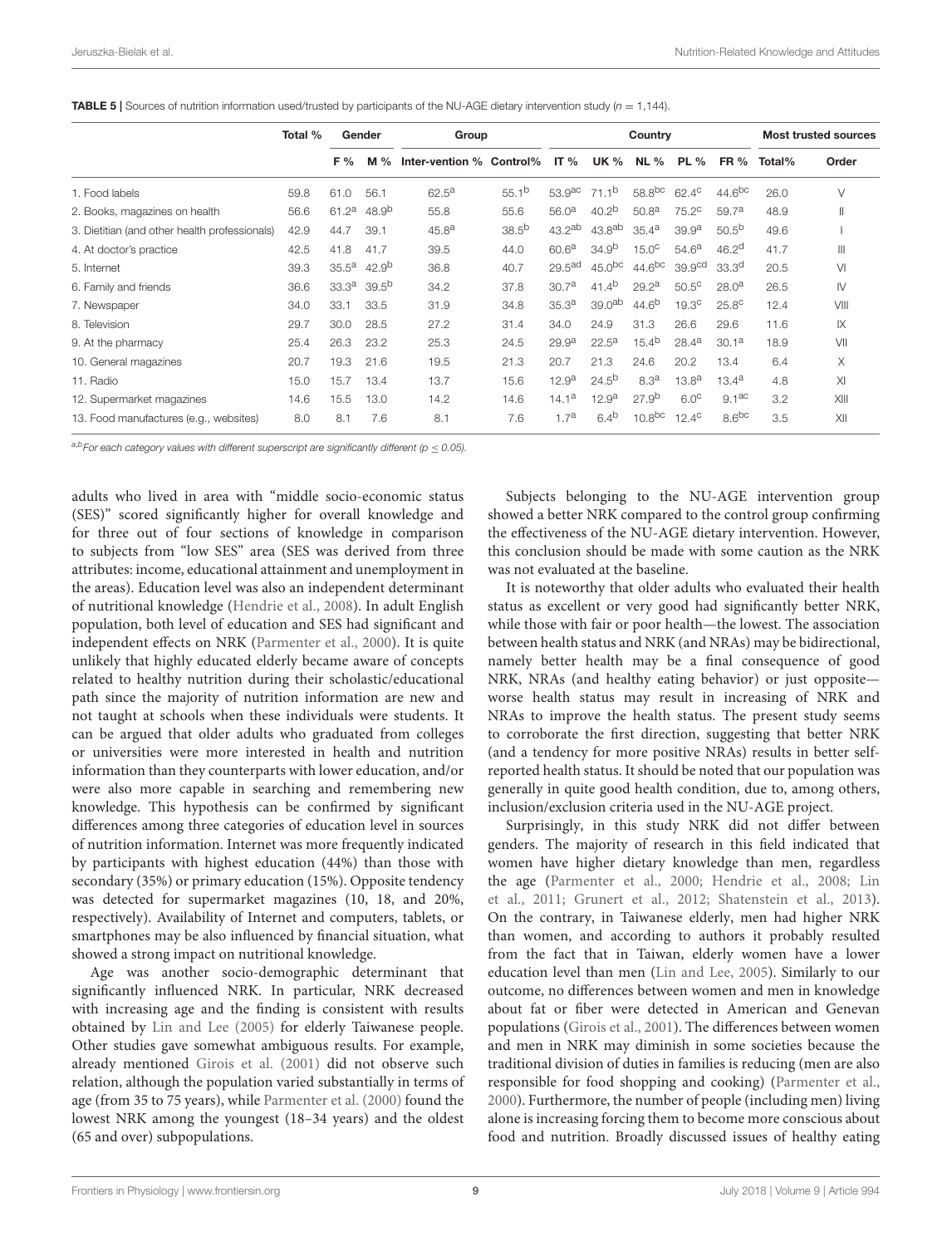in the public space, including media cannot be neglected. Such questions started to appear in magazines for men, not only for women. Taking into account above mentioned considerations more research should be conducted on NRK in women and men, among varied age groups, including older adults as the life expectance constantly increases.

Consequently, more nutrition programs and campaigns dedicated to older adults should be implemented in order to improve their NRK (and NRAs), what in turn may improve their eating habits. Associations between NRK and diet quality were reported in some surveys, like among elderly Canadians [\(Shatenstein et al., 2013\)](#page-11-16), English adults [\(Wardle et al., 2000\)](#page-12-8), Belgian adult women [\(De Vriendt et al., 2009\)](#page-11-9) or Indo-Mauritian adult women [\(Dunneram and Jeewon, 2013\)](#page-11-36). For example, better NRK was connected with higher consumption of fruit and vegetables and lower intake of fat among English adults [\(Wardle et al., 2000\)](#page-12-8) and higher intake of fruit and vegetables in Belgian women [\(De Vriendt et al., 2009\)](#page-11-9). According to data from systematic review, significant positive associations were found between higher nutrition knowledge and a greater intake of cereals or fish, a lower intake of sweetened drinks, a higher intake of fibre or calcium [\(Spronk et al., 2014\)](#page-12-4). In Indo-Mauritian aged 18–55 years, nutritional knowledge had the highest significant independent effect on diet quality (Dunneram and Jeewon, [2013\)](#page-11-36). It can be speculated that people with higher nutrition knowledge may be more aware of nutritional quality of foods and also be more willing to choose highquality food products, independently from other socioeconomic factors [\(Bonaccio et al., 2013\)](#page-11-30). However, in elderly people, some problems with transferring the knowledge into practice may persist [\(Thomas et al., 2010\)](#page-12-9).

### Nutrition-Related Attitudes

The results of this study indicate that more positive attitude toward healthy eating was associated with lower BMI and very good or good self-evaluated appetite, as well as higher selfevaluated knowledge about healthy eating. NU-AGE participants belonging to the intervention group showed significantly more positive NRAs than the control group. Among the countries, Italian NU-AGE volunteers had the best NRAs.

Our findings for BMI are in line with a research by Wang et al. [\(2008\)](#page-12-10) who found out that positive health attitudes were associated with lower BMI in 56–70 years old Australians, even though they calculated BMI on self-reported data of weight and height.

Interestingly, better self-reported appetite was related to more positive NRAs. [Shatenstein et al. \(2013\)](#page-11-16) found out that elderly Canadian women who reported greater sensations of hunger had better diet quality. Although it is not a direct comparison, it can give some ideas. As authors concluded, feeling hungry (or having a very good appetite) motivates food consumption, what may contribute to better and more conscious food choices. Nevertheless, further research is required to understand and explain the link between appetite and NRAs, and finally with diet quality in older adults.

Similarly to NRK, also NRA score was significantly influenced by the group. The more positive attitudes toward healthy eating patterns detected in NU-AGE intervention group at the follow-up seem logic and may provide some evidence that the NU-AGE project brought positive effects on NRAs (and probably knowledge). Participants during 1 year of NU-AGE dietary intervention received individual dietary advice and selected foods aiming to meet the NU-AGE requirements and had regular (approximately once a month) contacts with dietitians/research nutritionists face-to-face or by telephone, and supported by mail or e-mail [\(Santoro et al., 2014\)](#page-11-23). Participants that were randomized to control group only received a leaflet with general national dietary guidelines available in each country. As participants were volunteers they all could have quite positive NRAs at baseline, higher than general populations.

Although it was detected only in univariate analysis, significantly higher proportion of women had positive NRAs respect to men. Similarly to NRK, it is commonly assumed that women tend to be more interested in and concerned with healthy eating. Such relationship was found in Taiwanese adults [\(Lin et al., 2011\)](#page-11-15) but not in Taiwanese elderly people (Lin and Lee, [2005\)](#page-11-7), where men expressed more positive attitudes about general nutrition than women. As discussed above for NRK, this general "truth" for NRAs may also change in the future.

Our study revealed, but only in univariate analysis, that higher proportion of participants who perceived their financial situation as very good had significantly more positive NRAs when compared to subgroups with worse self-evaluated financial situation. In general public it is assumed that healthy eating is also expensive thus people with lower financial resources may think that they are not able to follow dietary recommendations (one out of five statements among NRAs was "I always follow a healthy and balanced diet"). According to some research, highincome or high socio-economic groups found healthy aspects of meal choices or dietary quality more relevant than low-income or low socioeconomic groups [\(Beydoun and Wang, 2008;](#page-11-37) Kamphuis et al., [2015\)](#page-11-38).

NRAs are found to be positively correlated with nutrition behavior, more than NRK [\(Lin et al., 2011\)](#page-11-15). It is in accordance with Knowledge-Attitudes-Behavior Model, which assumes that when health knowledge accumulates, it initiates the changes in attitudes, and when the changes in attitudes accumulate, they result in behavior change [\(Baranowski et al., 2003\)](#page-10-4).

# Sources of Information

For older adults who participated in the present study the main sources of nutrition information were food labels, books and magazines on health, dietitians, doctor's practice, and Internet. These findings are in line with other researches highlighting the importance of health professionals for the dissemination of correct information about nutritional issues. For example, older Americans aged 60–80 years favored health professionals (doctors, dietitians) as nutrition information sources (Schultz et al., [2012\)](#page-11-39). In a population consisting of different age groups, family doctor was the first source of nutrition information, particularly in the elderly [\(van Dillen et al., 2003\)](#page-12-11). Although dietitian was on the fifth position in the order of most popular sources among the whole population, especially the elderly considered dietitians as a nutrition information source (van Dillen et al., [2003\)](#page-12-11). Interestingly, in the present study, dietitian was significantly more often indicated by older adults in the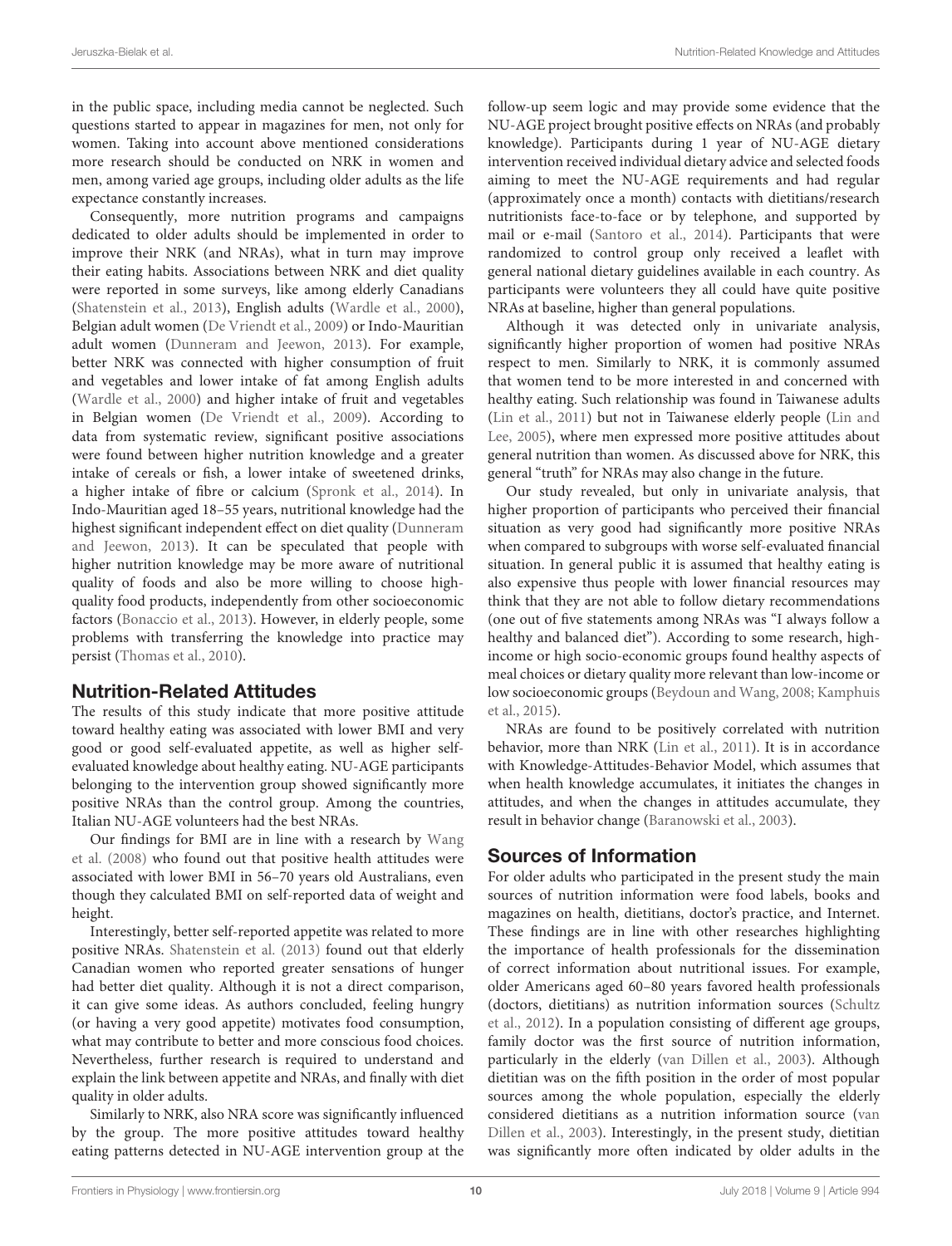intervention than in the control group, what may be an effect of regular consultations with dietitian/research nutritionist during the NU-AGE project.

The highest position of food labels among older adults under the present study is a bit surprising, but does not surprise that it was a more popular source among the elderly in intervention than in control group. This can also be a positive effect of the NU-AGE project as participants randomized to intervention group were also advised how to use the food labels for healthy food choices. Food labels were the most common sources of information about functional foods among Canadian older population [\(Vella et al., 2014\)](#page-12-12). According to van Dillen et al. [\(2003\)](#page-12-11) food labels were on 8th position, after television, and before other media. Although some discrepancies exist in perceiving food labels as the source of nutrition information, it seems that their role would increase in the future.

For our population, books and magazines on health were a very important source of nutrition information, and this finding was also reported by others [\(van Dillen et al., 2003;](#page-12-11) [Vella et al.,](#page-12-12) [2014\)](#page-12-12).

The Internet was also quite often indicated in this study. On the contrary, among elderly Americans only 27% reported that they would like to get more nutrition information through the Internet [\(Schultz et al., 2012\)](#page-11-39). Higher importance of the Internet among older adults in our study may be due to the time difference between both surveys, and thus higher access to and higher popularity of this media (both populations are comparable in demographic characteristics). The Internet was most popular among the youngsters [\(van Dillen et al., 2003\)](#page-12-11).

Family and friends as a source of nutrition information was not as popular as in other studies, where it was on the first or second place in order [\(van Dillen et al., 2003;](#page-12-11) [Lin and Lee, 2005\)](#page-11-7).

In turn, three most trusted sources of information (dietitian, books and magazines on health and doctor's practice) show that professionals and professional materials are particularly valuable for surveyed elderly population.

# LIMITATIONS OF THE STUDY

Despite many strengths, this study has some limitations. Firstly, its cross-sectional design may be regarded as a limitation. Some bias may also come from the fact that participants were volunteers in the NU-AGE dietary intervention study and thus could be more interested in nutrition and health than the general population. They could also be of better health condition due to sharp exclusion criteria of the project. Besides, NRK and NRAs were measured after 1 year of follow-up which may also shade the picture and interfere with the final results.

# **REFERENCES**

- <span id="page-10-1"></span>Axelson, M. A., Federline, T. L., and Brinberg, D. (1985). A meta-analysis of food- and nutrition-related research. J. Nutr. Educ. 17, 51–54. doi: [10.1016/S0022-3182\(85\)80175-8](https://doi.org/10.1016/S0022-3182(85)80175-8)
- <span id="page-10-3"></span>Azadbakht, L., Mirmiran, P., Esmaillzadeh, A., and Azizi, F. (2006). Dietary diversity score and cardiovascular risk factors in Tehranian adults. Publ. Health Nutr. 9, 728–736. doi: [10.1079/PHN2005887](https://doi.org/10.1079/PHN2005887)

## **CONCLUSIONS**

High NRK and NRAs toward healthy dietary patterns were associated with low BMI and high physical activity level. Therefore, having a good nutrition-related knowledge and attitudes might strongly and positively impact on the health status and quality of life of elderly population. This will offer a great opportunity for policy makers to implement educational programs to counteract the epidemic of obesity. Such programs should be particularly dedicated to elderly people with lower NRK and less positive NRAs, as well as those with a lower socioeconomic status.

# ETHICS STATEMENT

NU-AGE was approved by the Ethics Committee of the coordinator center: the Independent Ethics Committee of the S. Orsola-Malpighi Hospital Bologna (Italy), and by all the Ethics Committees of all the other four study centers: the South-East 6 Person Protection Committee (France), the Wageningen University Medical Ethics Committee (Netherlands), the National Research Ethics Committee–East of England (UK), and the Bioethics Committee of the Polish National Food and Nutrition Institute (Poland). Written informed consents were collected from all participants prior to their inclusion in the study. The NU-AGE study is registered with [clinicialtrials.gov](https://www.clinicialtrials.gov) since December 21st 2012 (NCT01754012).

# AUTHOR CONTRIBUTIONS

MJ-B, AK-D, and BP contributed to the conception and design of the current work, data analyses, data interpretation, and drafted the manuscript. CF conceived, designed, initiated and directed NU-AGE. AS coordinated NU-AGE data collection across centers. SH designed the questionnaire for the NRK interviews. AB and LdG designed the dietary intervention study. AK-D, BP, MJ-B, RO, AJ, NM, EC, and RG substantially contributed to the data collection by acquiring or processing data. All authors contributed to interpretation of data, critically revised and approved the final version of this manuscript.

# FUNDING

The study was supported by the European Union's Seventh Framework Program under grant agreement no. 266486 (NU-AGE: New dietary strategies addressing the specific needs of the elderly population for healthy ageing in Europe).

- <span id="page-10-2"></span>Backman, D. R., Haddad, E. H., Lee, J. W., Johnstone, P. K., and Hodgkin, G. E. (2002). Psychosocial predictors of healthful dietary behavior in Adolescents. J. Nutr. Educ. Behav. 34, 184–193. doi: [10.1016/S1499-4046\(06\)60092-4](https://doi.org/10.1016/S1499-4046(06)60092-4)
- <span id="page-10-4"></span>Baranowski, T., Baranowski, J. C., Cullen, K. W., Thompson, D. I., Niclas, T., Zakeri, I. F., et al. (2003). The fun, food, and fitness project: the baylor gems pilot study. Ethn. Dis. 13, 30–39.
- <span id="page-10-0"></span>Berendsen, A., Santoro, A., Pini, E., Cevenini, E., Ostan, R., Pietruszka, B., et al. (2014). Reprint of: a parallel randomized trial on the effect of a healthful diet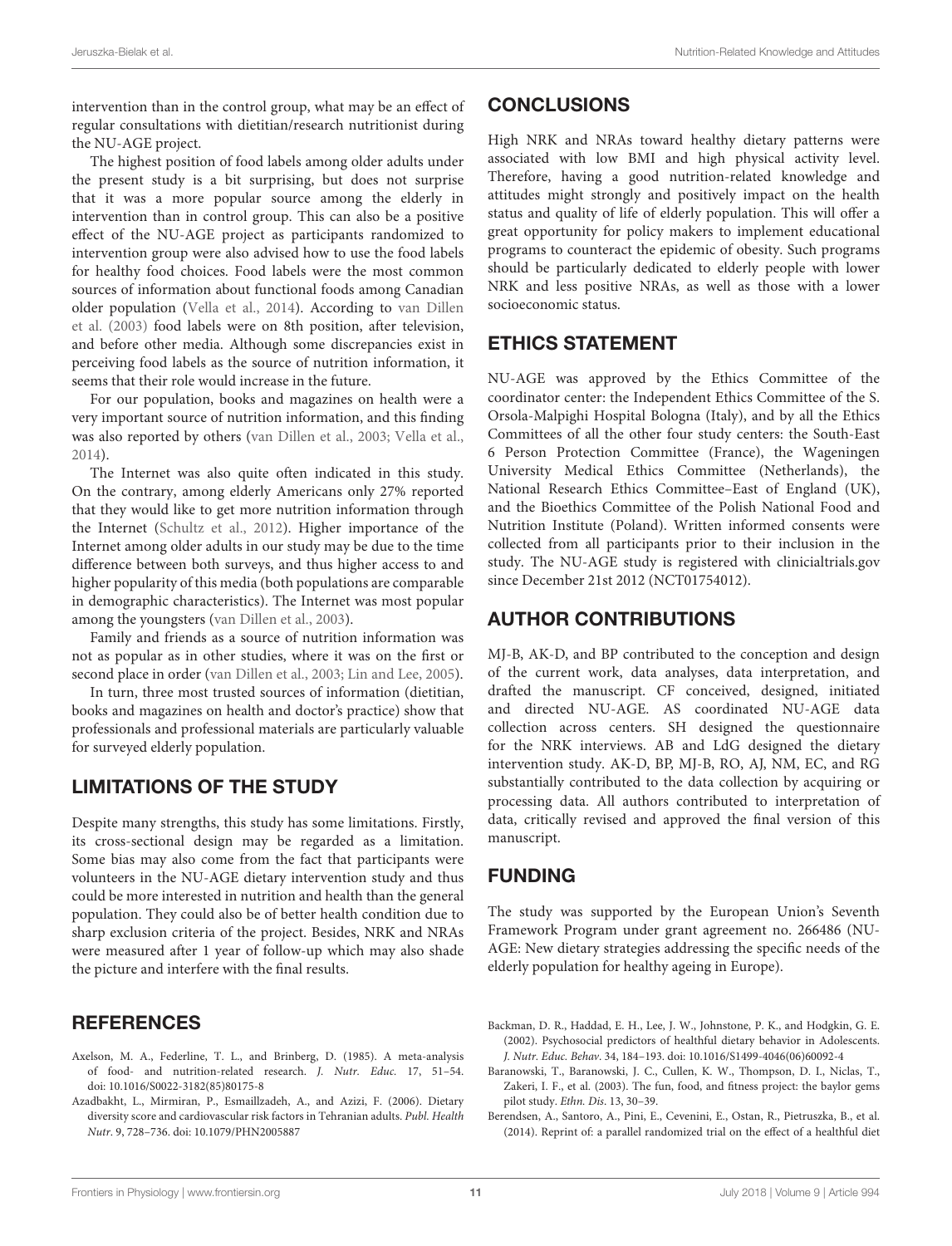on inflammageing and its consequences in European elderly people: design of the NU-AGE dietary intervention study. Mech. Ageing Dev. 136–137, 14–21. doi: [10.1016/j.mad.2014.03.001](https://doi.org/10.1016/j.mad.2014.03.001)

- <span id="page-11-34"></span>Bernstein, M. A., Tucker, K. L., Ryan, N. D., O'Neill, E. F., Clements, K. M., Nelson, M. E., et al. (2002). Higher dietary variety is associated with better nutritional status in frail elderly people. J. Am. Diet. Assoc. 102, 1096–1104. doi: [10.1016/S0002-8223\(02\)90246-4](https://doi.org/10.1016/S0002-8223(02)90246-4)
- <span id="page-11-37"></span>Beydoun, M. A., and Wang, Y. (2008). Do nutrition knowledge and beliefs modify the association of socio-economic factors and diet quality among US adults? Prev. Med. 46, 145–153. doi: [10.1016/j.ypmed.2007.06.016](https://doi.org/10.1016/j.ypmed.2007.06.016)
- <span id="page-11-30"></span>Bonaccio, M., Di Castelnuovo, A., Costanzo, S., De Lucia, F., Olivieri, M., Donati, M. B., et al. (2013). Nutrition knowledge is associated with higher adherence to Mediterranean diet and lower prevalence of obesity. results from the Moli-sani study. Appetite 68, 139–146. doi: [10.1016/j.appet.2013.04.026](https://doi.org/10.1016/j.appet.2013.04.026)
- <span id="page-11-33"></span>Buckland, G., Bach, A., and Serra-Majem, L. (2008). Obesity and the Mediterranean diet: a systematic review of observational and intervention studies. Obes. Rev. 9, 582–593. doi: [10.1111/j.1467-789X.2008.00503.x](https://doi.org/10.1111/j.1467-789X.2008.00503.x)
- <span id="page-11-2"></span>Cevenini, E., Monti, D., and Franceschi, C. (2013). Inflamm-ageing. Curr. Opin. Clin. Nutr. Metab. Care 16, 14–20. doi: [10.1097/MCO.0b013e32835ada13](https://doi.org/10.1097/MCO.0b013e32835ada13)
- <span id="page-11-3"></span>Chatzianagnostou, K., Del Turco, S., Pingitore, A., Sabatino, L., and Vassalle, C. (2015). The Mediterranean lifestyle as a non-pharmacological and natural antioxidant for healthy aging. Antioxidants 4, 719–736. doi: [10.3390/antiox4040719](https://doi.org/10.3390/antiox4040719)
- <span id="page-11-20"></span>Cooke, L. (2004). The development and modification of children's eating habits. Nutr. Bull. 29, 31–35. doi: [10.1111/j.1467-3010.2003.00388.x](https://doi.org/10.1111/j.1467-3010.2003.00388.x)
- <span id="page-11-27"></span>Cuervo, M., Garcia, A., Ansorena, D., Sanchez-Villegas, A., Martinez-Gonzalez, M. A., Astiasaran, I., et al. (2008). Nutritional assessment interpretation on 22007 Spanish community-dwelling elders through the Mini Nutritional Assessment test. Publ. Health Nutr. 12, 82–90. doi: [10.1017/S136898000800195X](https://doi.org/10.1017/S136898000800195X)
- <span id="page-11-0"></span>Dean, M., Raats, M. M., Grunert, K. G., and Lumbers, M. (2009). Factors influencing eating a varied diet in old age. Publ. Health Nutr. 12, 2421–2427. doi: [10.1017/S1368980009005448](https://doi.org/10.1017/S1368980009005448)
- <span id="page-11-9"></span>De Vriendt, T., Matthys, C., Verbeke, W., Pynaert, I., and De Henauw, S. (2009). Determinants of nutrition knowledge in young and middle-aged Belgian women and the association with their dietary behaviour. Appetite 52, 788–792. doi: [10.1016/j.appet.2009.02.014](https://doi.org/10.1016/j.appet.2009.02.014)
- <span id="page-11-36"></span>Dunneram, Y., and Jeewon, R. (2013). A scientific assessment of sociodemographic factors, physical activity level, and nutritional knowledge as determinants of dietary quality among Indo-Mauritian women. J. Nutr. Metab. 2013:572132. doi: [10.1155/2013/572132](https://doi.org/10.1155/2013/572132)
- <span id="page-11-25"></span>Folstein, M. F., Folstein, S. E., and Mchugh, P. L. (1975). "Mini-Mental State" a practical method for grading the cognitive state of patients for the clinician. J. Psychiatr. Res. 12, 189–198.
- <span id="page-11-1"></span>Franceschi, C., Bonafè, M., Valensin, S., Olivieri, F., De Luca, M., Ottaviani, E., et al. (2000). Inflamm-aging. An evolutionary perspective on immunosenescence. Ann. N.Y. Acad. Sci. 908, 244–254. doi: [10.1111/j.1749-6632.2000.tb06651.x](https://doi.org/10.1111/j.1749-6632.2000.tb06651.x)
- <span id="page-11-22"></span>Fried, L. P., Tangen, C. M., Walston, J., Newman, A. B., Hirsch, C., Gottdiener, J., et al. (2001). Frailty in older adults: evidence for a phenotype. J. Gerontol. A Biol. Sci. Med. Sci. 56, 146–156. doi: [10.1093/gerona/56.3.M146](https://doi.org/10.1093/gerona/56.3.M146)
- <span id="page-11-29"></span>Girois, S. B., Kumanyika, S. K., Morabia, A., and Mauger, E. (2001). A comparison of knowledge and attitudes about diet and health among 35 to 75 years-old adults in the United States and Geneva, Switzerland. Am. J. Publ. Health 91, 418–424. doi: [10.2105/AJPH.91.3.418](https://doi.org/10.2105/AJPH.91.3.418)
- <span id="page-11-35"></span>Grunert, K. G., Wills, J., Celemin, L. F., Lähteenmäki, L., Scholderer, J., and Storcksdieck genannt Bonsmann, S. (2012). Socio-demographic and attitudinal determinants of nutrition knowledge of food shoppers in six European countries. Food Qual. Prefer. 26, 166–177. doi: [10.1016/j.foodqual.2012.04.007](https://doi.org/10.1016/j.foodqual.2012.04.007)
- <span id="page-11-24"></span>Guigoz, Y., Vellas, B., and Garry, P. (1996). Assessing the nutritional status of the elderly: the mini nutritional assessment as part of the geriatric evaluation. J. Nutr. Rev. 54, S59–S65. doi: [10.1111/j.1753-4887.1996.tb03793.x](https://doi.org/10.1111/j.1753-4887.1996.tb03793.x)
- <span id="page-11-14"></span>Hendrie, G. A., Coveney, J., and Cox, D. (2008). Exploring nutrition knowledge and the demographic variation in knowledge levels in an Australian community sample. Publ. Health Nutr. 11, 1365–1371. doi: [10.1017/S1368980008003042](https://doi.org/10.1017/S1368980008003042)
- <span id="page-11-12"></span>Hickman, B. W., Gates, G. E., and Dowdy, R. P. (1993). Nutrition claims in advertising: a study of four women's magazines. J. Nutr. Educ. 25, 227–235.
- <span id="page-11-38"></span>Kamphuis, C. B., de Bekker-Grob, E. W., and van Lenthe, F. J. (2015). Factors affecting food choices of older adults from high and low socioeconomic

groups: a discrete choice experiment. Am. J. Clin. Nutr. 101, 768–774. doi: [10.3945/ajcn.114.096776](https://doi.org/10.3945/ajcn.114.096776)

- <span id="page-11-26"></span>Katz, S. (1983). Assessing self-maintenance: activities of daily living, mobility, and instrumental activities of daily living. J. Am. Geriatr. Soc. 31, 721–727. doi: [10.1111/j.1532-5415.1983.tb03391.x](https://doi.org/10.1111/j.1532-5415.1983.tb03391.x)
- <span id="page-11-15"></span>Lin, W., Hang, C. M., Yang, H. C., and Hung, M. H. (2011). 2005-2008 Nutrition and Health Survey in Taiwan: the nutrition knowledge, attitude and behavior of 19-64 year old adults. Asia Pac. J. Clin. Nutr. 20, 309–318.
- <span id="page-11-7"></span>Lin, W., and Lee, Y. W. (2005). Nutrition knowledge, attitudes and dietary restriction behaviour of Taiwanese elderly. Asia Pac. J. Clin. Nutr. 14, 221–229.
- <span id="page-11-5"></span>Macías, Y. F., and Glasauer, P. (2014). FAO Nutrition Division Guidelines for Assessing Nutrition-Related Knowledge, Attitudes and Practices. Rome: Food and Agriculture Organization of the United Nations.
- <span id="page-11-4"></span>Martucci, M., Ostan, R., Biondi, F., Bellavista, E., Fabbri, C., Bertarelli, C., et al. (2017). Mediterranean diet and inflammaging within the hormesis paradigm. Nutr. Rev. 75, 442–455 doi: [10.1093/nutrit/nux013](https://doi.org/10.1093/nutrit/nux013)
- <span id="page-11-17"></span>Medeiros, L. C., Shipp, R., and Taylor, D. T. (1993). Dietary Practices and Nutrition Beliefs through the adult life cycle. J. Nutr. Educ. 25, 201–204. doi: [10.1016/S0022-3182\(12\)81115-0](https://doi.org/10.1016/S0022-3182(12)81115-0)
- <span id="page-11-6"></span>Moore, J., Earless, A., and Parsons, T. (1992). Women's Magazines. Their influence on nutritional knowledge and food habites. Nutr. Food Sci. 92, 18–21.
- <span id="page-11-19"></span>Mukamal, K. J. (2006). The effects of smoking and drinking on cardiovascular disease and risk factors. Alcohol Res. Health 3, 199–202.
- <span id="page-11-18"></span>Mukamal, K. J., Conigrove, K. M., Mittelman, M. A., Camagaro, C. A., Stampfer, M. J., Willet, W. C., et al. (2003). Role of drinking pattern and type of alcohol consumed in coronary heart disease in men. New Engl. J. Med. 348, 109–118. doi: [10.1056/NEJMoa022095](https://doi.org/10.1056/NEJMoa022095)
- <span id="page-11-11"></span>Nichols, S., Waters, W. E., Woolway, M., and Hamilton-Smith, M. B. (1988). Evaluation of the effectiveness of nutritional health education leaflet in changing public knowledge and attitudes about eating and health. J. Hum. Nutr. Diet 1, 233–238. doi: [10.1111/j.1365-277X.1988.tb00195.x](https://doi.org/10.1111/j.1365-277X.1988.tb00195.x)
- <span id="page-11-10"></span>Olson, C. M., Biscogni, C. A., and Thonney, P. F. (1982). Evaluation of a supermarket nutrition education program. J. Nutr. Educ. 14, 141–145. doi: [10.1016/S0022-3182\(82\)80158-1](https://doi.org/10.1016/S0022-3182(82)80158-1)
- <span id="page-11-32"></span>Panagiotakos, D. B., Chrysohoou, C., Pitsavos, C., and Stefanadis, C. (2006). Association between the prevalence of obesity and adherence to the Mediterranean diet: the ATTICA study. Nutrition 22, 449–456. doi: [10.1016/j.nut.2005.11.004](https://doi.org/10.1016/j.nut.2005.11.004)
- <span id="page-11-13"></span>Parmenter, K., Waller, J., and Wardle, J. (2000). Demographic variation in nutrition knowledge in England. Health Educ. Res. 15, 163–174. doi: [10.1093/her/15.2.163](https://doi.org/10.1093/her/15.2.163)
- <span id="page-11-28"></span>Radloff, L. S. (1977). The CES-D Scale: a self-report depression scale for research in the general population. Appl. Psychol. Meas. 1, 385–401. doi: [10.1177/014662167700100306](https://doi.org/10.1177/014662167700100306)
- <span id="page-11-23"></span>Santoro, A., Pini, E., Scurti, M., Palmas, G., Berendsen, A., Brzozowska, A., et al. (2014). Combating inflammaging through a Mediterranean whole diet approach: the NU-AGE project's conceptual framework and design. Mech. Ageing Dev. 136–137, 3–13. doi: [10.1016/j.mad.2013.12.001](https://doi.org/10.1016/j.mad.2013.12.001)
- <span id="page-11-39"></span>Schultz, U., Nothwehr, F., Hanson, J., Chrisman, M., and Haines, H. (2012). A nutrition information needs survey among older adults: application of adult learning principles. Qual. Ageing Old. Adults 13, 145–153. doi: [10.1108/14717791211231229](https://doi.org/10.1108/14717791211231229)
- <span id="page-11-31"></span>Schroder, H., Marrugat, J., Vila, J., Covas, M. I., and Elosua, R. (2004). Adherence to the traditional Mediterranean diet is inversely associated with Body Mass Index and obesity in a Spanish population. J. Nutr. 134, 3355–3361. doi: [10.1093/jn/134.12.3355](https://doi.org/10.1093/jn/134.12.3355)
- <span id="page-11-21"></span>Shahar, D., Shai, I., Vardi, H., and Fraser, D. (2003). Dietary intake and eating patternsof elderly people in Israel: who is at nutritional risk? Euro. J. Clin. Nutr. 57, 18–25. doi: [10.1038/sj.ejcn.1601523](https://doi.org/10.1038/sj.ejcn.1601523)
- <span id="page-11-16"></span>Shatenstein, B., Gauvin, L., Keller, H., Richard, L., Gaudreau, P., Giroux, F., et al. (2013). Baseline determinants of global diet quality in older men and women from the NuAge cohort. J. Nutr. Health Aging 17, 419–425. doi: [10.1007/s12603-012-0436-y](https://doi.org/10.1007/s12603-012-0436-y)
- <span id="page-11-8"></span>Shatenstein, B., Kergoat, M.-J., Reid, L., and Chicoine, M. E. (2008). Dietary intervention in older adults with early-stage Alzheimer Dementia. Early lessons learned. J. Nutr. Health Aging [12, 461–469. doi: 10.1007/BF029](https://doi.org/10.1007/BF02982707) 82707